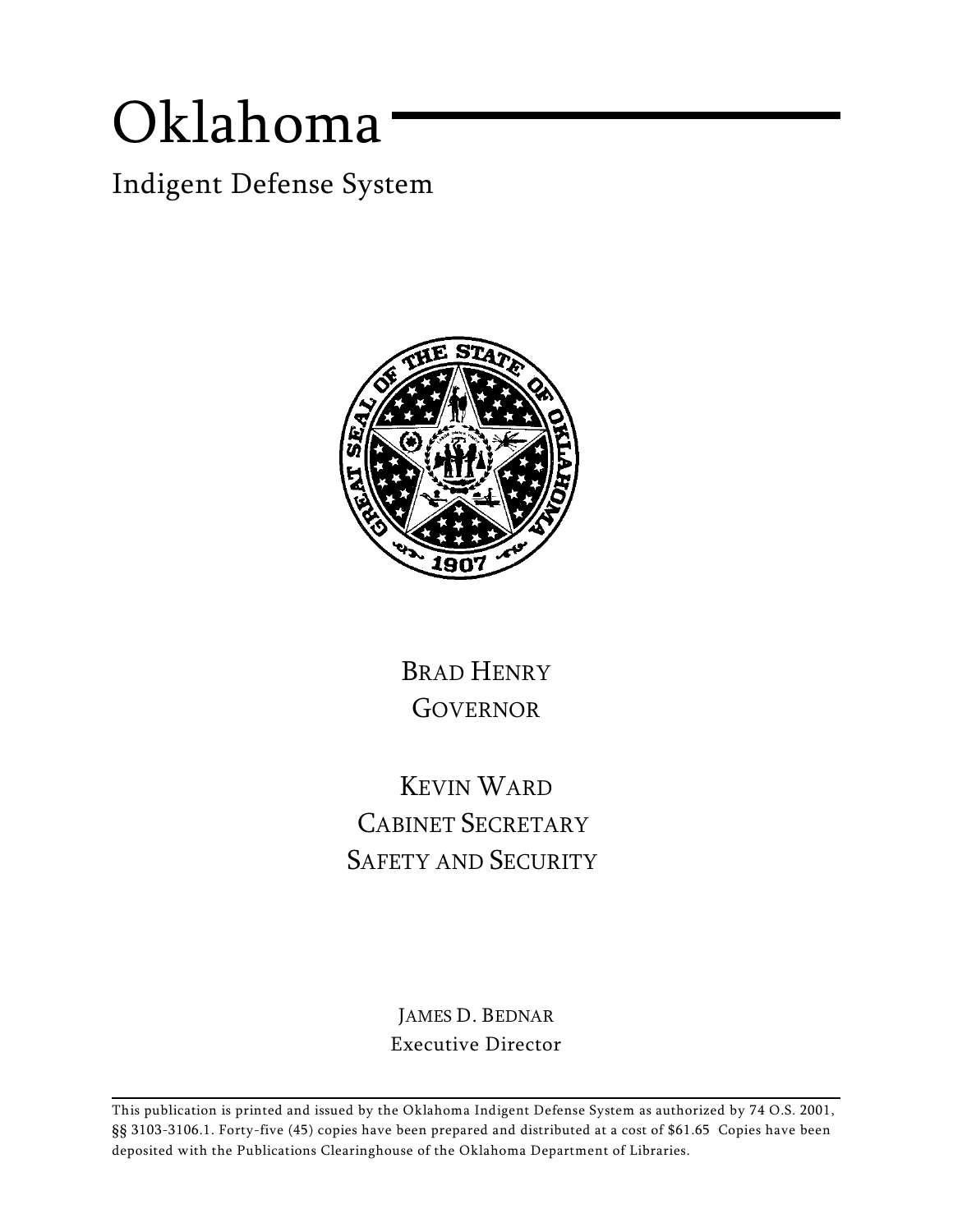**JAMES D. BEDNAR EXECUTIVE DIRECTOR** 



**BRAD HENRY GOVERNOR** 

#### STATE OF OKLAHOMA OKLAHOMA INDIGENT DEFENSE SYSTEM

#### **BOARD MEMBERS**

ROD WIEMER, ESQ., Chair McCulloch Bldg., Suite 200 114 North Grand Okmulgee, OK 74447

JAKE JONES III, ESQ., Vice-Chair Driskill & Jones 2350 Bank One Center 100 North Broadway Oklahoma City, OK 73102

DON G. POPE, ESQ. 2424 Springer Drive Suite 201 Norman, OK 73069

RANDOLPH S. MEACHAM, ESQ. 525 S. 30<sup>th</sup> Street P.O. Box 1236 Clinton, OK 73601-1236

DENNIS N. SHOOK, ESQ. 15768 S. 29<sup>th</sup> East Avenue Coweta, OK 74429

October 13, 2006

TO THE HONORABLE BRAD HENRY HONORABLE MIKE MORGAN HONORABLE TODD HIETT HONORABLE JOSEPH M. WATT HONORABLE CHARLES S. CHAPEL

It is our privilege to submit a report concerning the duties, activities and accomplishments of the Oklahoma Indigent Defense System for the fiscal year ending June 30, 2006, in accordance with 22 O.S. § 1355.3(B) and 22 O.S. § 1355.4(C)(14).

The Oklahoma Indigent Defense System is grateful for the support that it received during Fiscal Year 2006 from the Governor and his staff, from the Legislature, and from the Judiciary.

As we move forward in 2007, we would like to recognize all of the attorneys, investigators, administrators, secretaries and experts for their commitment to our mission and their unwavering dedication to our clients. We also wish to acknowledge the work and dedication of the private attorneys who serve generously as OIDS contractors. It is only through the efforts of all of theses individuals that the right to counsel flourishes in Oklahoma and the interests of justice are protected.

Sincerely,

lu Cometa

Rod Wiemer, Esq. Chair

Jake Jones, Esq. Vice-Chair

Don G. Pope, Esq.

Jeacher. Randolph S. Meacham, Esq

Dennis N. Shook, Esq.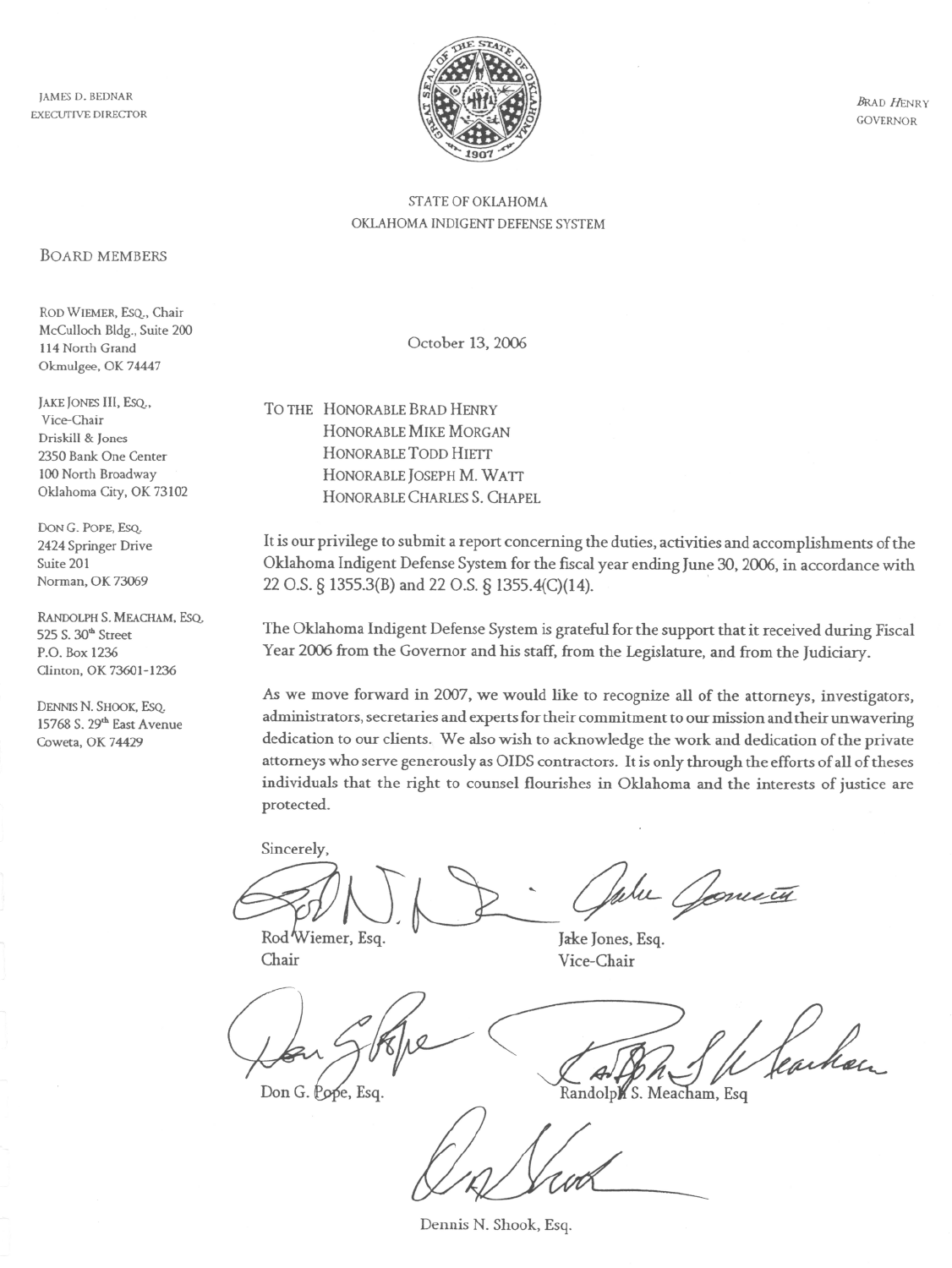# ◆ Board Members

ROD WIEMER, CHAIR McCulloch Bldg. Suite 200 Okmulgee, OK 74447 Term Ending July 1, 2008

JAKE JONES, III, ESQ., VICE **CHAIR** Driskill & Jones 2350 Bank One Center 100 North Broadway Oklahoma City, OK 73102 Term Ending July 1, 2010

DON G. POPE, ESQ. 2424 Springer Drive, Suite 201 Norman, OK 73069 Term Ending July 1, 2007

RANDOLPH S. MEACHAM, ESQ. 525 S.  $30<sup>th</sup>$  Street Clinton, OK 73601-1236 Term Ending July 1, 2009

 DENNIS N. SHOOK, ESQ. 15768 S. 29 $^{\rm th}$  East Avenue Coweta, OK 74429 Term Ending July 1, 2011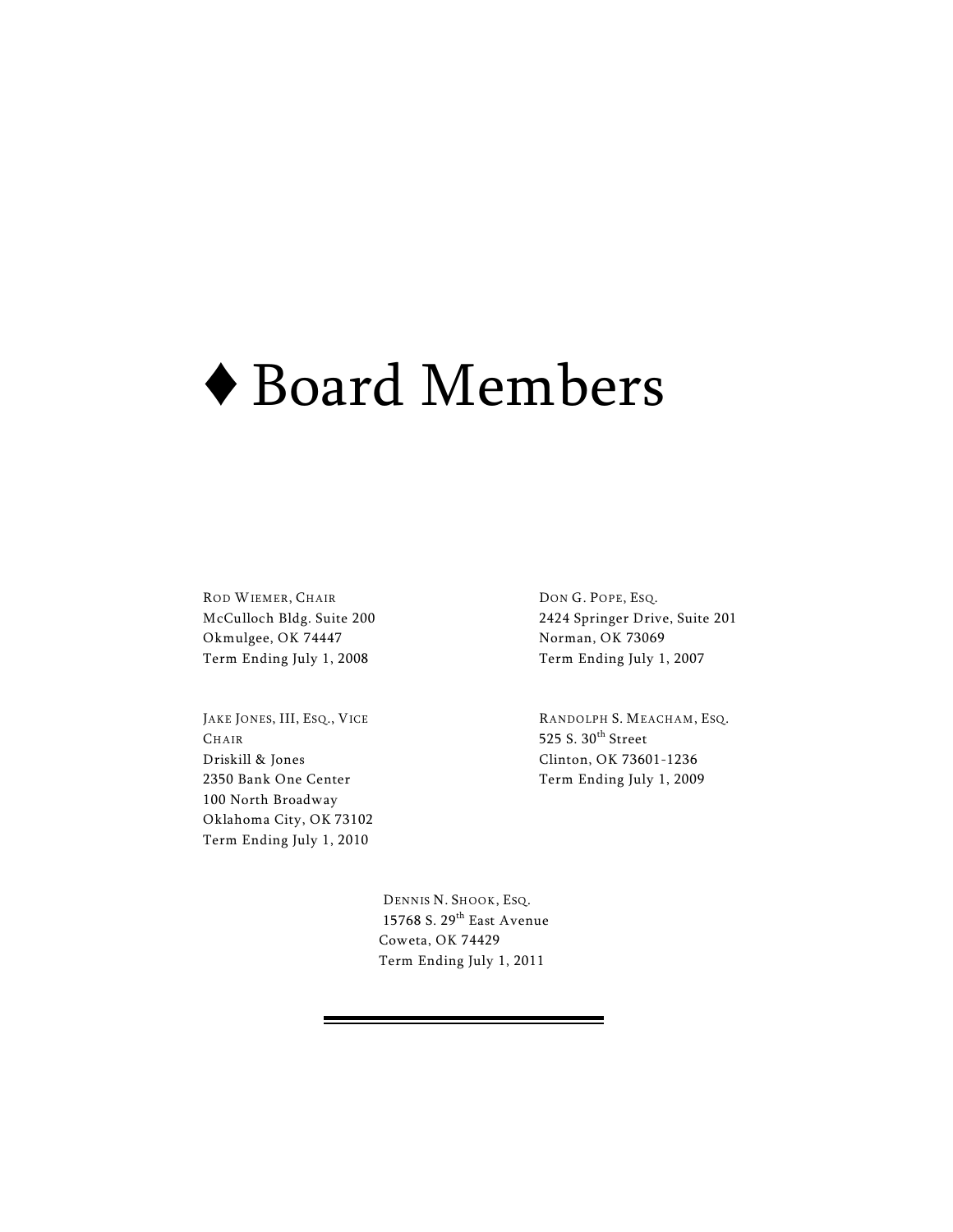### Past Board Members (In Alphabetical Order)

Michael Blevins Paul Brunton William Burkett Henry Burris Michael D. Carter Benjamin J. Curtis Ken Feagins Cheryl Hunter Doug Inhofe Jack Ivester Richard James

Marvin Martens Alan McPheron Henry A. Meyer, III John B. Nicks Douglas Parr Berry Pfefferbaum, M.D. Richard L. Reeh Charles Richardson Donald Kent Switzer Rod Uphoff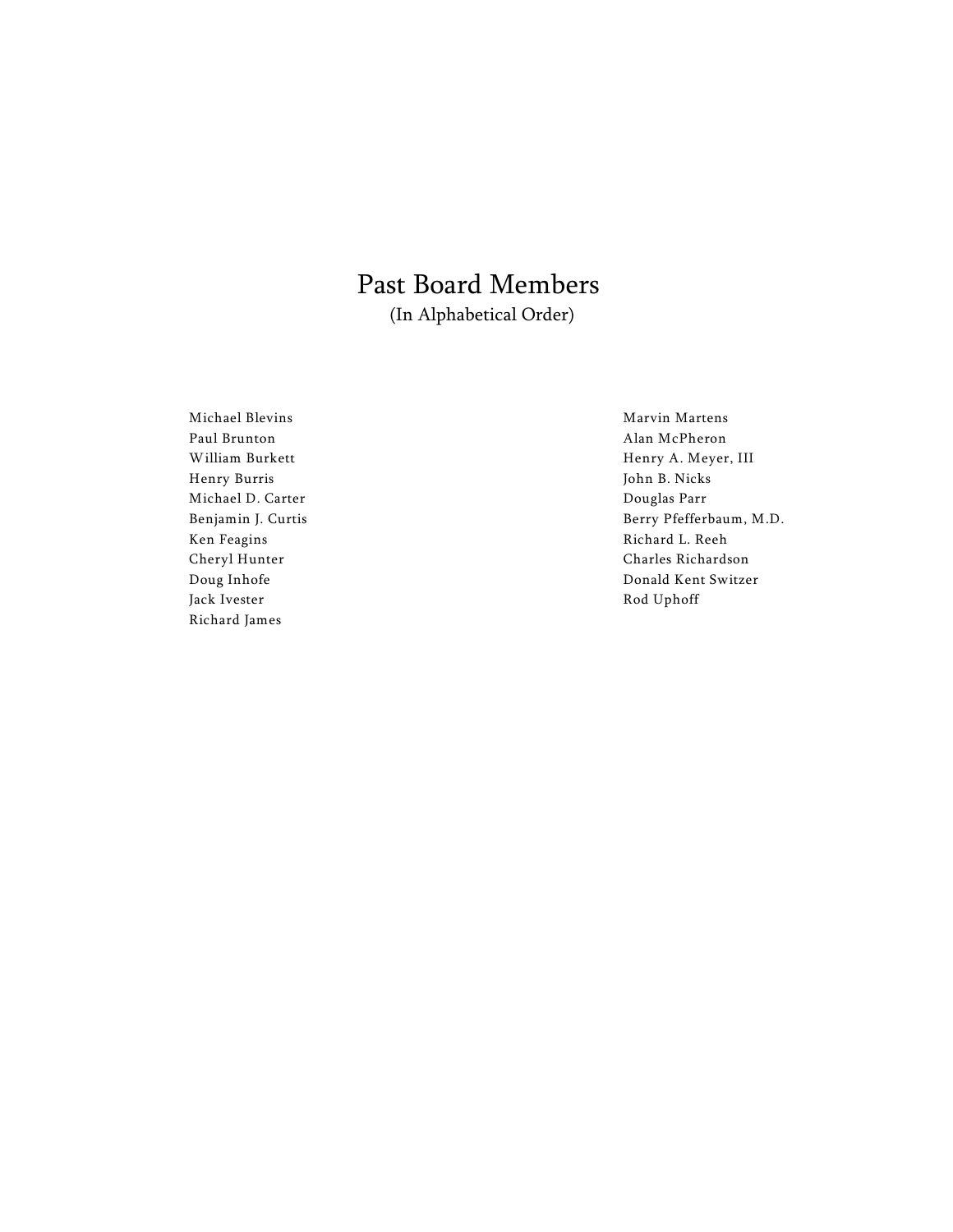

#### Page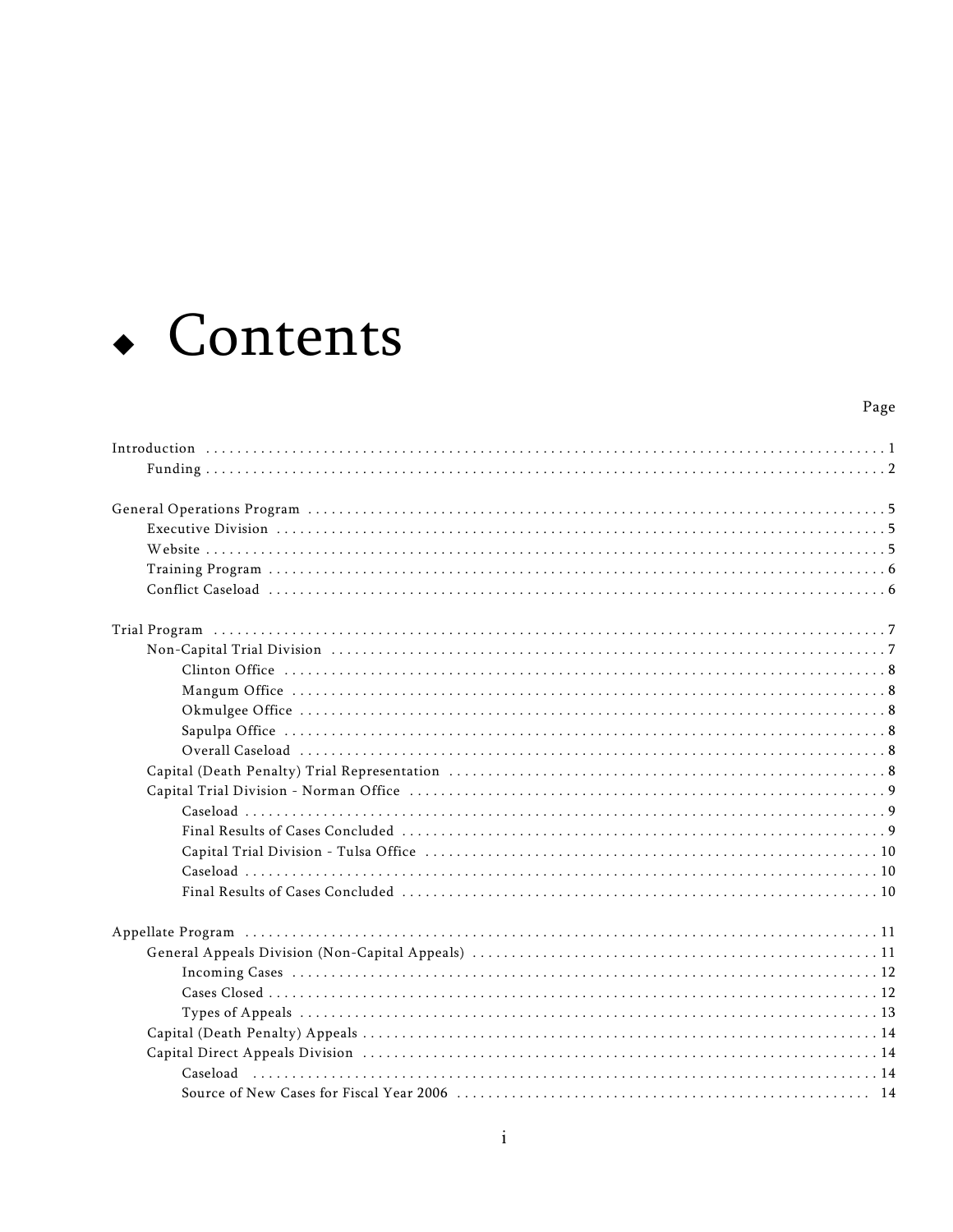## Contents

(Continued)

| Organizational Chart (1996) A-1 |  |
|---------------------------------|--|
|                                 |  |
| Non Capital Trial Division      |  |
| Non Capital Trial Division      |  |
|                                 |  |
| <b>General Appeals Division</b> |  |
|                                 |  |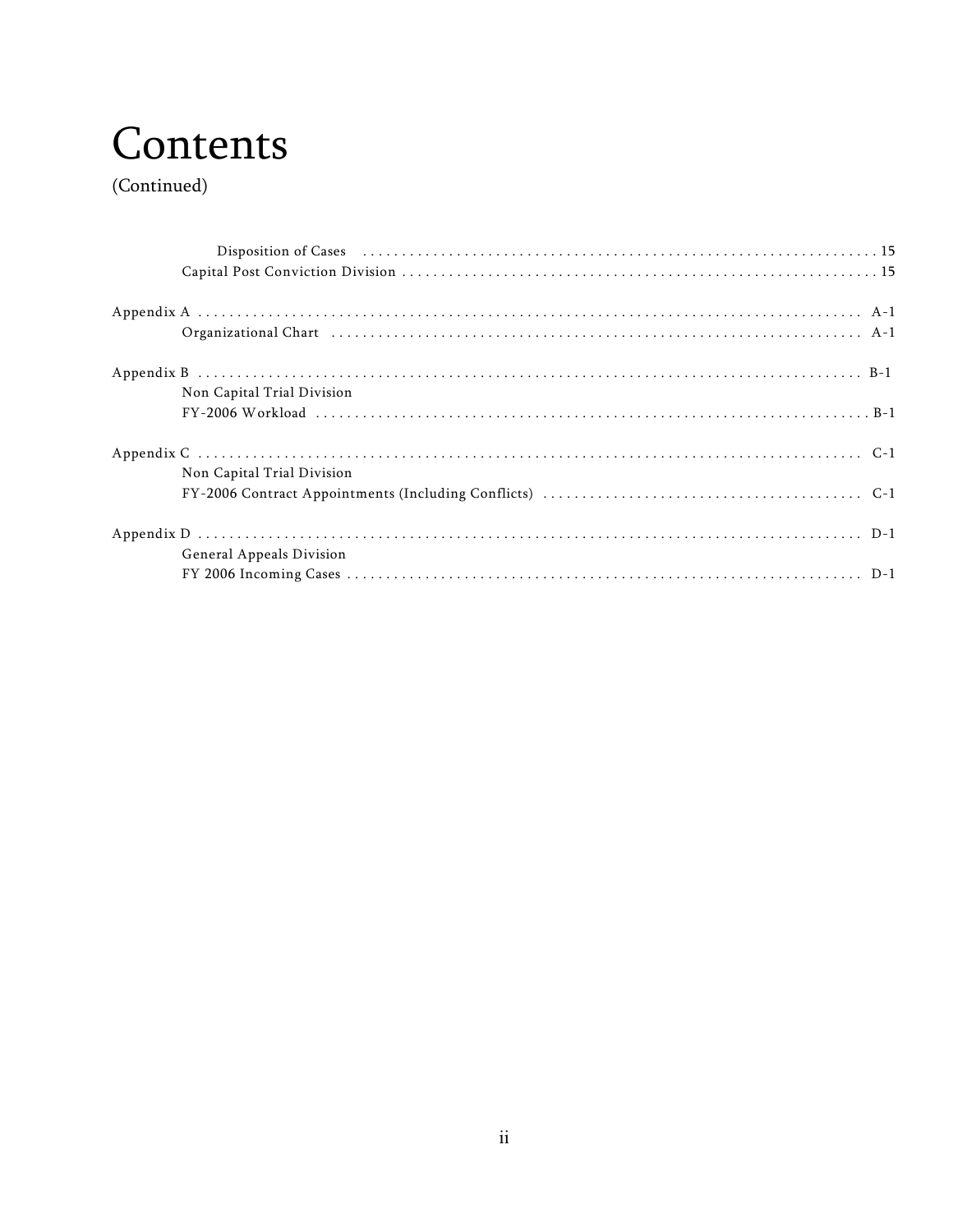# Chapter 1

# Introduction

The mission of the Oklahoma Indigent Defense System is to provide indigents with legal representation comparable to that obtainable by those who can afford counsel and to do so in the most cost effective manner possible.

OIDS fulfills the majority of the State's obligations under the Oklahoma and United States Constitutions to provide legal representation to certain Oklahoma citizens who are charged with criminal offenses.

OIDS was created after the Oklahoma Supreme Court decided *State v. Lynch*, 1990 OK 82, 796 P.2d 1150. The Supreme Court held that Oklahoma's method of compensating private attorneys in court-appointed criminal cases at the trial level was unconstitutional under the State Constitution.

In response to *Lynch*, the Oklahoma Legislature undertook sweeping reform of the State's delivery of criminal defense services. Legislative action resulted in the Indigent Defense Act which created OIDS as a new state agency under 22 O.S. §§ 1355 *et seq.*, effective July 1, 1991. The Act instituted major changes in the funding and delivery of defense services at trial and on appeal.

Before the enactment of the Indigent Defense Act, criminal appeals in court-appointed cases were the responsibility of the Oklahoma Appellate Public Defender System (APD). The APD began in 1979 as a federally-funded project at the Oklahoma Center for Criminal Justice and by 1988 had evolved into a small state agency that represented indigents on appeal in state court and, in death penalty cases, in

federal court.

The APD became a part of OIDS under the Indigent Defense Act in 1991 and continued its representation of indigents on appeal. The Act also created a division within OIDS to represent indigents at trial who were charged with capital murder offenses and directed OIDS to begin accepting court appointments to provide legal representation in non-capital cases in 75 counties beginning July 1, 1992, its second year of operation.

OIDS' responsibilities are defined by the Indigent Defense Act and have changed with statutory amendments over the fifteen-year history of the agency. The agency's fundamental duty is to provide trial, appellate and capital post-conviction criminal defense services to persons who have been judicially determined to be entitled to legal counsel at State expense. The agency consists of three program areas: the General Operations Program, the Trial Program and the Appellate Program. The Trial Program consists of the Non-Capital Trial Division and two capital trial divisions: Capital Trial Norman and Capital Trial Tulsa. The Appellate Program contains the General Appeals Division, the Capital Direct Appeals Division and the Capital Post-Conviction Division. These programs and divisions are discussed in more detail throughout this report.

OIDS represented a total of 41,066 court appointments in Fiscal Year 2006 in all divisions of the agency. The breakdown by division is as follows:

NON-CAPITAL TRIAL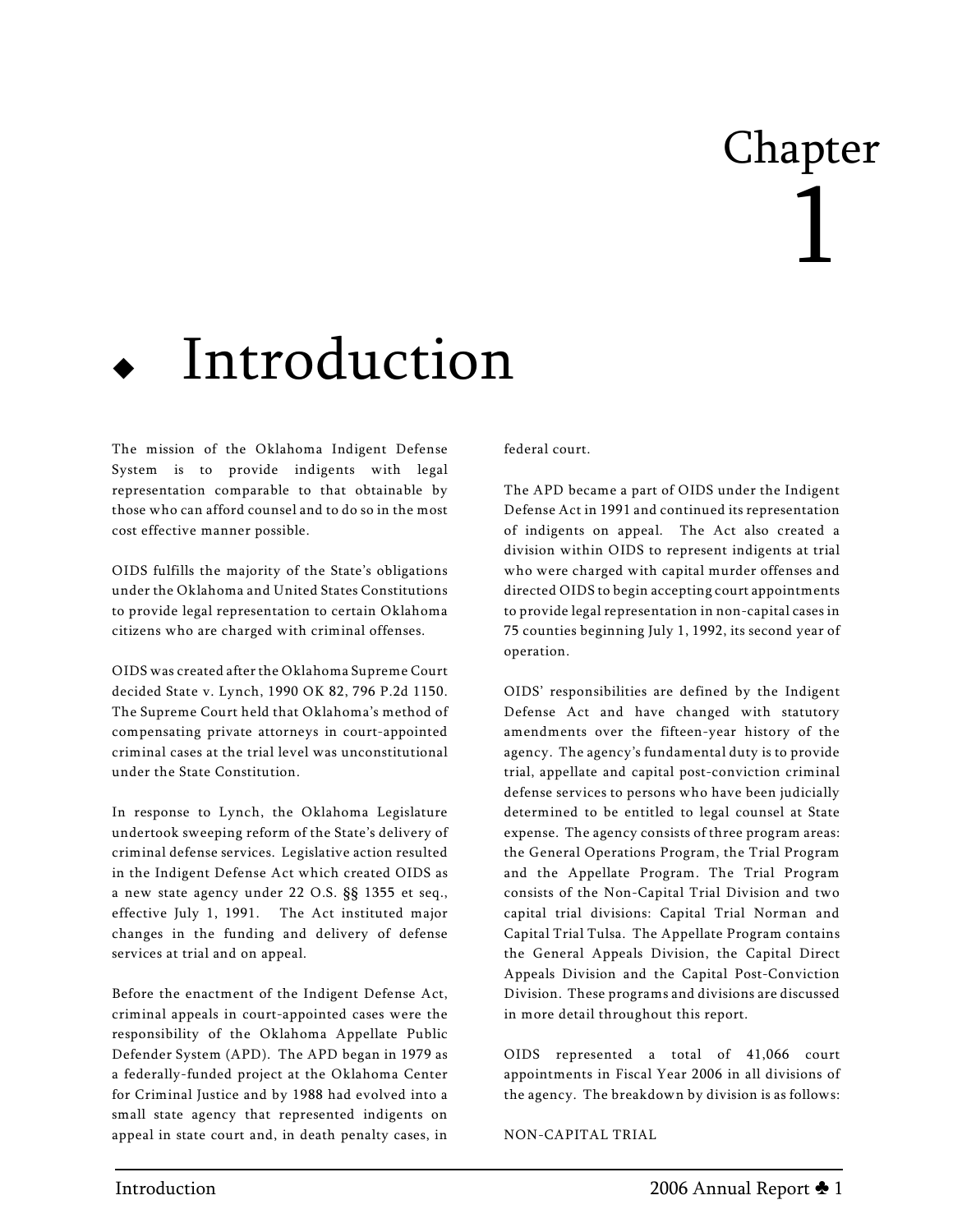| Staff                               | 6,702         |
|-------------------------------------|---------------|
| <b>County Contracts</b>             | 31,715        |
| Conflicts                           | 386           |
| Overload                            | 1,447         |
| CAPITAL TRIAL - NORMAN              | 38            |
| CAPITAL TRIAL - TULSA               | 29            |
| <b>GENERAL APPEALS</b>              | 651           |
| CAPITAL DIRECT APPEALS              | 27            |
| CAPITAL POST CONVICTION             | 49            |
| <b>EXECUTIVE DIVISION CONFLICTS</b> |               |
| Capital Trial Divisions             | 7             |
| Non-Capital Direct Appeals          | 5             |
| <b>Capital Direct Appeals</b>       | $\mathcal{P}$ |
| Capital Post Conviction             | 8             |
| TOTAL                               | 41,066        |

Given the nature of criminal cases, most cases span more than one fiscal year. In complex cases, such as death penalty cases, OIDS may represent a client for three or more years. Accordingly, the total number of cases handled during a fiscal year includes appointments pending from the prior fiscal year in addition to the current year court appointments.

OIDS is appointed by the trial and appellate courts of Oklahoma after an indigence determination is made by the court. OIDS is subject to appointment to provide trial representation in non-capital criminal cases in 75 of Oklahoma's 77 counties.

OIDS contracts with private Oklahoma-licensed attorneys to handle 100% of the indigent non-capital trial caseload in 59 counties and a portion of the caseload in one county. In 16 counties, staff attorneys handle the majority of the indigent caseload, with overload cases handled by private contract counsel. Private attorneys handle the majority of the System's conflict cases and all overload cases.

In death penalty cases and non-capital appeals, attorneys employed by OIDS are assigned the case after OIDS has been appointed by a district court or the Oklahoma Court of Criminal Appeals. FUNDING

At the time of its creation in 1991, OIDS received federal funding as a federal resource center responsible for providing state and federal postconviction and habeas representation in death penalty cases. This funding ended in October 1995, when Congress closed all of the federal resource centers in the country. OIDS was forced to seek state appropriations to replace the federal funds that had been used for state post-conviction representation.

During its fifteen-year history, OIDS repeatedly has been forced to seek supplemental appropriations from the Legislature. The first, received in early 1992, averted a shutdown of the agency soon after it was created. The original funding mechanism, a \$13.00 increase in statutory court costs on traffic tickets issued by the Oklahoma Highway Patrol, did not generate enough revenue for OIDS to meet its payroll.

OIDS funding for Fiscal Year 1993, through direct appropriations, included an additional \$6 million to finance the cost of contracting with private attorneys around the State to initiate OIDS's statewide defender services in non-capital trial cases in 75 counties. These fiscal-year contracts are awarded by the OIDS Board after considering offers to contract submitted by private attorneys on a county-bycounty basis.

In Fiscal Year 1994, the Legislature reduced OIDS' appropriation by \$1 million based on a prediction that the difference in prior and current- year appropriations would be made up by revolving fund collections of OIDS share of fees assessed against criminal defendants.

In Fiscal Year 1995, OIDS received no additional appropriated funds except for a state pay plan. Revolving fund income fell drastically, from \$1.5 million in Fiscal Year 1992 to \$94,079 in Fiscal Year 1995. In Fiscal Year 1996, OIDS' appropriations were reduced by 2.5%, followed by the loss of all federal funding in October 1995. OIDS requested a Fiscal Year 1996 supplemental appropriation of \$1.4 million, but only received \$240,000.

In Fiscal Year 1997, OIDS again suffered a funding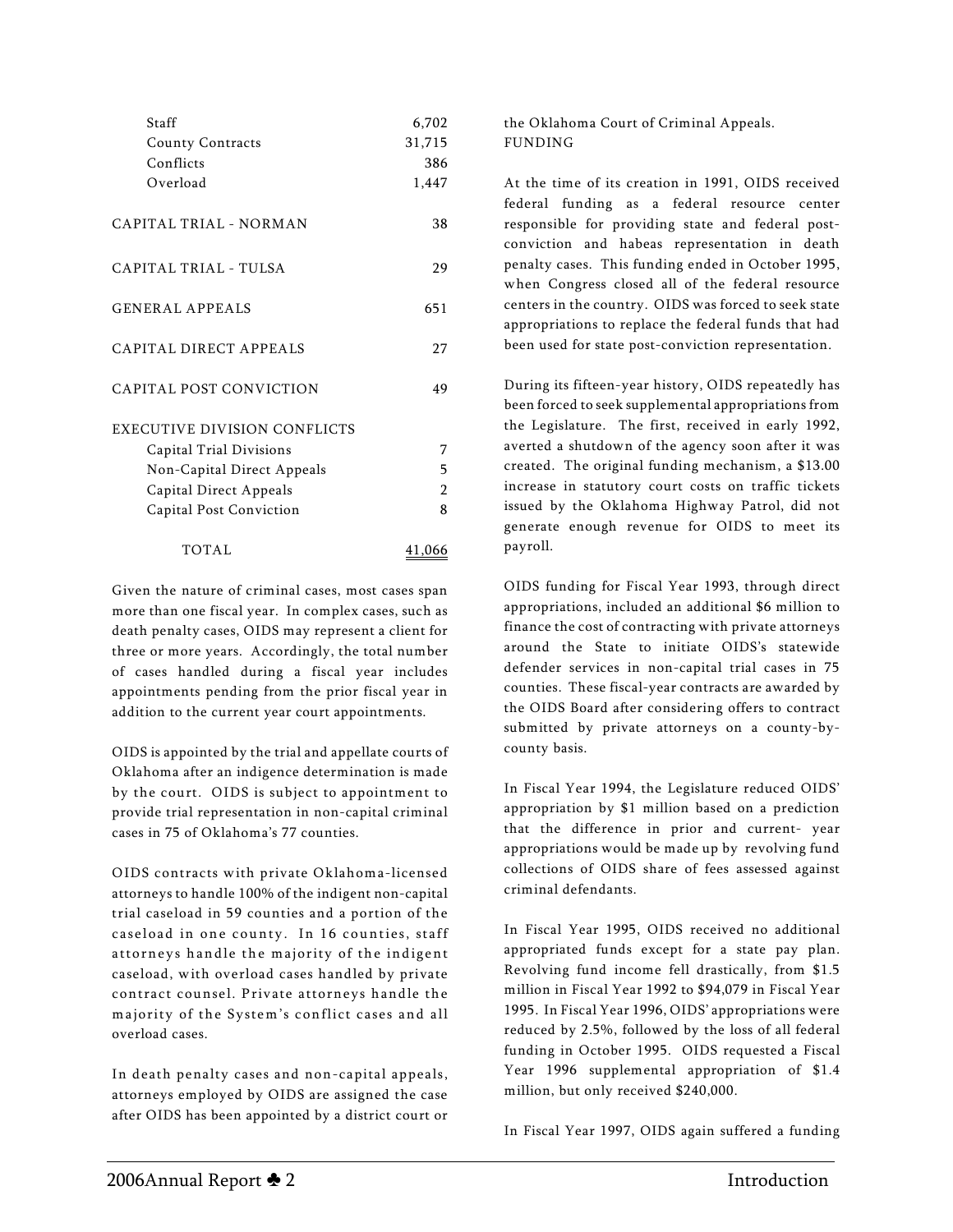crisis. The effect of the previous fiscal year's funding losses was compounded by the veto of an appropriation of \$919,155 for Fiscal Year 1997. These funding losses resulted in OIDS being fiscally unable to award annual contracts to the private attorney providers for non-capital trial representation. OIDS was forced to assign cases to private attorney providers on a case-by-case basis at hourly rates. The result was significantly higher costs to the agency. In March 1997, OIDS received a supplemental appropriation in the amount of \$2.1 million to fund the non-capital trial representation costs.

In Fiscal Year 1998, OIDS received \$566,000 in additional appropriations to annualize the previous year's supplemental appropriation. After five years of service, the previous Executive Director submitted his resignation to the agency's governing Board on August 8, 1997. The Board selected the current Executive Director, who assumed his duties on December 1, 1997. With the change in agency management, an intensive review of all of OIDS programs began. Many deficiencies in OIDS delivery of services were identified.

For Fiscal Year 1999, OIDS received \$652,521 in additional appropriations to address some of the identified deficiencies. This additional funding was used to pay for mandatory state pay raises and increased benefit costs, a much needed new telephone system, increased staffing in the Executive Division, and costs associated with the opening of satellite offices by the Board to represent the noncapital trial clients in those counties where acceptable contracts with private attorney providers could not be obtained. The additional staffing was added to address identified deficiencies in OIDS' ability to track and report financial and caseload data, to provide data processing support, and to improve the agency's ability to comply with state and federal law.

By the fall of 1998, the Executive Director recognized that OIDS would not be able to meet its Fiscal Year 1999 obligations because of the continued effect of the non-capital trial representation crisis in Fiscal Year 1997. Management projected a \$1.3 million shortfall in funds needed for Fiscal Year 1999 professional services for both the Trial and Appellate Programs, including funds for private-attorney

expenses, experts, and investigators in both capital and non-capital cases. A supplemental appropriation in that amount was obtained in the spring of 1999.

The Fiscal Year 1999 supplemental appropriation was subsequently added to the agency's appropriation base beginning with Fiscal Year 2000. This annualized appropriation enabled the agency to continue to contract with and pay its conflict and overload attorneys, expert witnesses, investigators and translators.

For Fiscal Year 2002, OIDS' initial base appropriation amount was \$16,042,393. However, beginning in January 2002, a state-wide revenue shortfall resulted in across-the-board allocation reductions by the Oklahoma Office of State Finance. The agency's allocation reductions totaled \$607,354 in Fiscal Year 2002, leaving it with an actual appropriation in the amount of \$15,435,039 by the end of the year.

During May 2002, the Executive Director developed a plan to ensure better and more cost-effective expert services were provided to agency clients. He created two separate areas within the Executive Division to address all of OIDS' client needs for forensic and psychological services. The Chief of Forensic Services, a DNA Expert, and the Chief of Psychological Services, an attorney/psychologist, assists the Executive Director in determining what services are appropriate for each individual client. These two OIDS professionals meet with attorneys and experts, and either perform the requested testing or evaluation for the client, or make recommendations to the Executive Director as to the appropriate expert to be used. This process enables the agency to be more effective and utilize tax dollars more efficiently.

OIDS' initial base appropriation amount for Fiscal Year 2003 was reduced by \$802,120. Beginning in September 2002, the continuing statewide revenue shortfall resulted in new allocation reductions, totaling \$1,196,361 through the remainder of the fiscal year.

To address funding reductions, OIDS initially implemented a furlough plan beginning July 2002. The furlough plan provided that all agency employees would be furloughed a maximum of two days without pay per pay period. The plan continued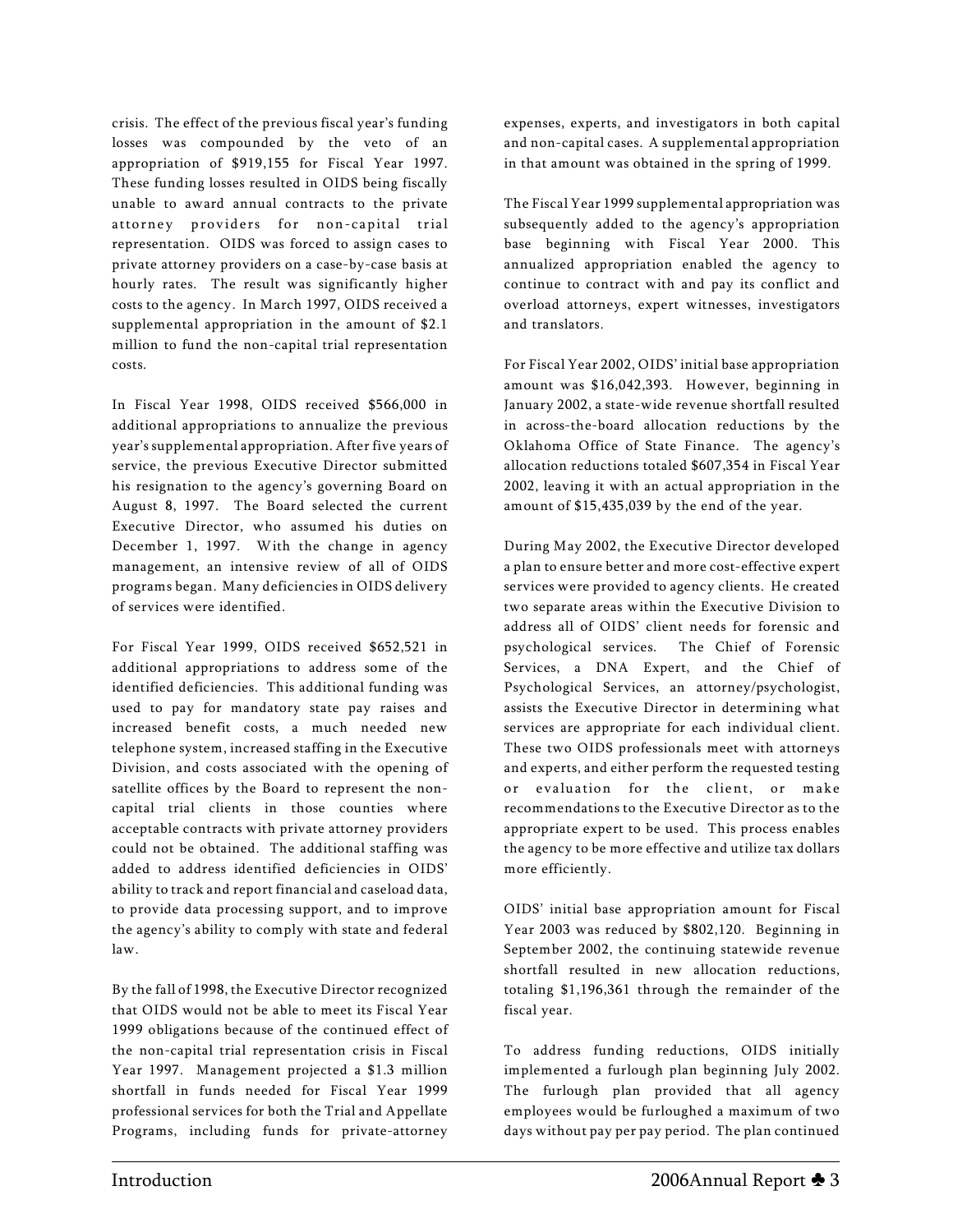until September 2002.

The rapidly deteriorating budget picture forced OIDS to take further drastic measures. It adopted a reduction-in-force plan, which eliminated 27 positions, including 10 attorney positions, effective December 31, 2002. While the reduction-in-force hindered the agency's ability to effectively represent its clients, the lack of adequate funding left it with no viable alternatives.

Another critical measure taken by OIDS was to decline to enter into private conflict counsel contracts, where agency attorneys or county contract attorneys were unable to provide representation due to a conflict of interest. The agency filed motions to vacate agency appointments in conflict cases arising throughout the state, on the basis that unencumbered funds did not exist to pay for conflict counsel, and to enter into such contracts would violate the State Constitution, as well as the Central Purchasing Act and the Oklahoma Criminal Code. The District Court of Kay County denied two such motions filed in two separate criminal cases, prompting the agency to seek a writ of prohibition against the district court in the Oklahoma Supreme Court. Upon refusal of the Oklahoma Supreme Court to assume original jurisdiction, the district court issued contempt citations against the Executive Director directing him to show cause why he should not be held in contempt for refusing to provide conflict counsel. The contempt citations prompted the Executive Director to file a petition for writ of prohibition in the Oklahoma Court of Criminal Appeals.

On November 26, 2002, the Court of Criminal Appeals issued its order in *Bednar v. District Court of Kay County*, 2002 OK CR 41, 60 P.3d 1. The court first held that contempt proceedings were not properly before the court, as other adequate remedies existed. However, the court stated that the issues presented in the case were complex and involved multiple conflicting constitutional and statutory provisions, such as the prohibition from entering into a contract if unencumbered funds are unavailable. The court further stated that the case raised important separation of powers questions and potential conflicts in jurisdiction between it and the Oklahoma Supreme Court. More importantly, the court affirmed the *State's* ultimate responsibility to provide counsel, regardless of whether counsel is

furnished and paid by OIDS, the court fund or the general fund. Therefore, the court ordered the district court to provide counsel at State expense by December 6, 2002, or the defendants in the underlying criminal cases would be released.

As a result, the Governor-Elect, the Senate President Pro Tempore Designate, the Speaker of the House, and the Chief Justice and Vice-Chief Justice of the Oklahoma Supreme Court entered into an agreement providing that the court fund would guarantee payment for conflict counsel representation until the Legislature provided supplemental funding. The agreement became effective December 5, 2002. OIDS was then able to enter into contracts with private conflict counsel to provide representation to its clients. In May 2003, OIDS received a \$600,000 supplemental appropriation for the purpose of payment for conflict counsel. After the end of the fiscal year, OIDS received \$174,123 in additional allocations as a result of better than expected statewide collections.

An increasing caseload, coupled with a reduced staff due to the fiscal year 2003 reduction-in-force, left the agency with caseload numbers per staff attorney greatly exceeding the maximum set by national standards. In response, the Legislature passed a supplemental appropriation during fiscal year 2005 in the amount of \$1,000,000 to enable the agency to contract with private attorneys to reduce the burgeoning caseload in the appellate and noncapital trial Divisions. A substantial increase in the cost of flat-rate fiscal year contracts with private attorneys for the upcoming fiscal year prompted the Legislature to increase the agency's 2007 appropriation by \$280,000.

OIDS is funded by the Oklahoma Legislature through appropriations from the State's general revenue fund. OIDS also receives a varied and unpredictable amount of funds from the costs of representation assessed against a criminal defendant in certain cases. These assessments, authorized by Section 1355.14 of the Indigent Defense Act, if collected, are deposited in the Indigent Defense System Revolving Fund.

The agency would note that each year, about half of its entire budget finds its way into the Oklahoma economy through expenditures to private firms and individuals for professional and support services.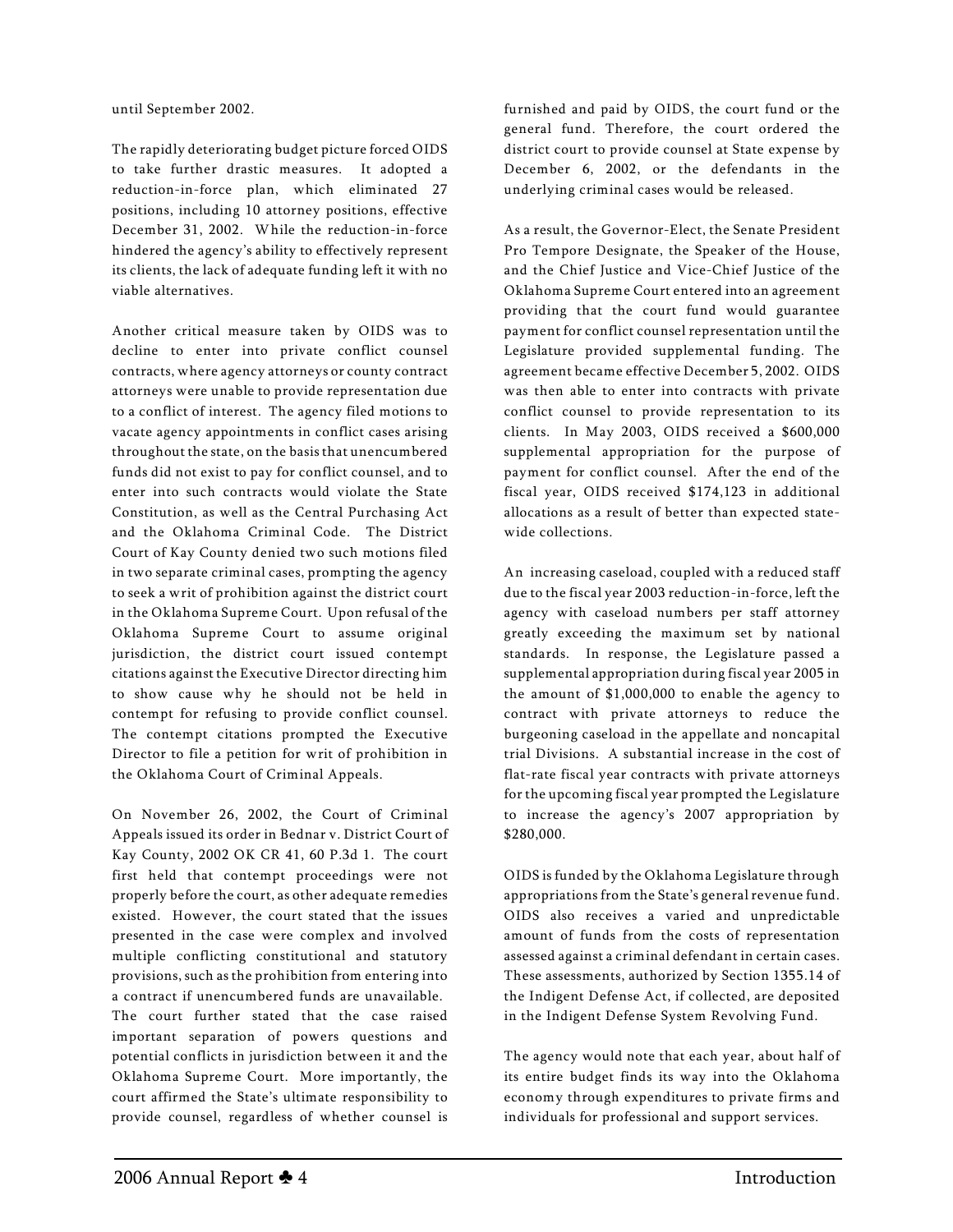# Chapter 2

# General Operations Program

### *EXECUTIVE DIVISION*

The Executive Division is charged with the responsibility of managing and operating the agency and implementing the Indigent Defense Act. By statute, the Executive Director is selected by and serves at the pleasure of the agency's governing Board. The five members on the Board are appointed by the Governor with the advice and consent of the Senate.

To aid the Executive Director in the implementation of the Indigent Defense Act and agency operations, the Executive Division is staffed with administrative, finance and computer operations personnel.

OIDS provides legal representation through the services of staff members and by contracting with private attorneys, experts and investigators. OIDS employed 125 full-time staff members at its main offices in Norman and its satellite offices in Sapulpa, Okmulgee, Mangum, and Clinton.

In Fiscal Year 2006, the agency entered into 264 new professional services contracts with private attorneys, experts and investigators to provide defense services in court-appointed cases, in addition to administering 136 contracts carried over from the previous fiscal year. The Executive Division services these contracts in addition to providing support services to its staff attorneys and investigators.

#### Statutory Duties

- Budget
- Claims
- Contracts with private attorneys
- Improve State's criminal justice system
- Training for attorneys
- Defense representation
- Employ necessary personnel
- Set rates for attorneys who accept court appointments
- Set maximum caseloads
- Ë Advise OIDS Board
- Conferences and training seminars
- Provide personnel to serve in advisory capacity to criminal defense attorneys
- Recommend legislation
- Track costs
- Ë Adopt policies & procedures
- Support efforts to recoup costs of representation
- Ë Provide for expert and investigator services

l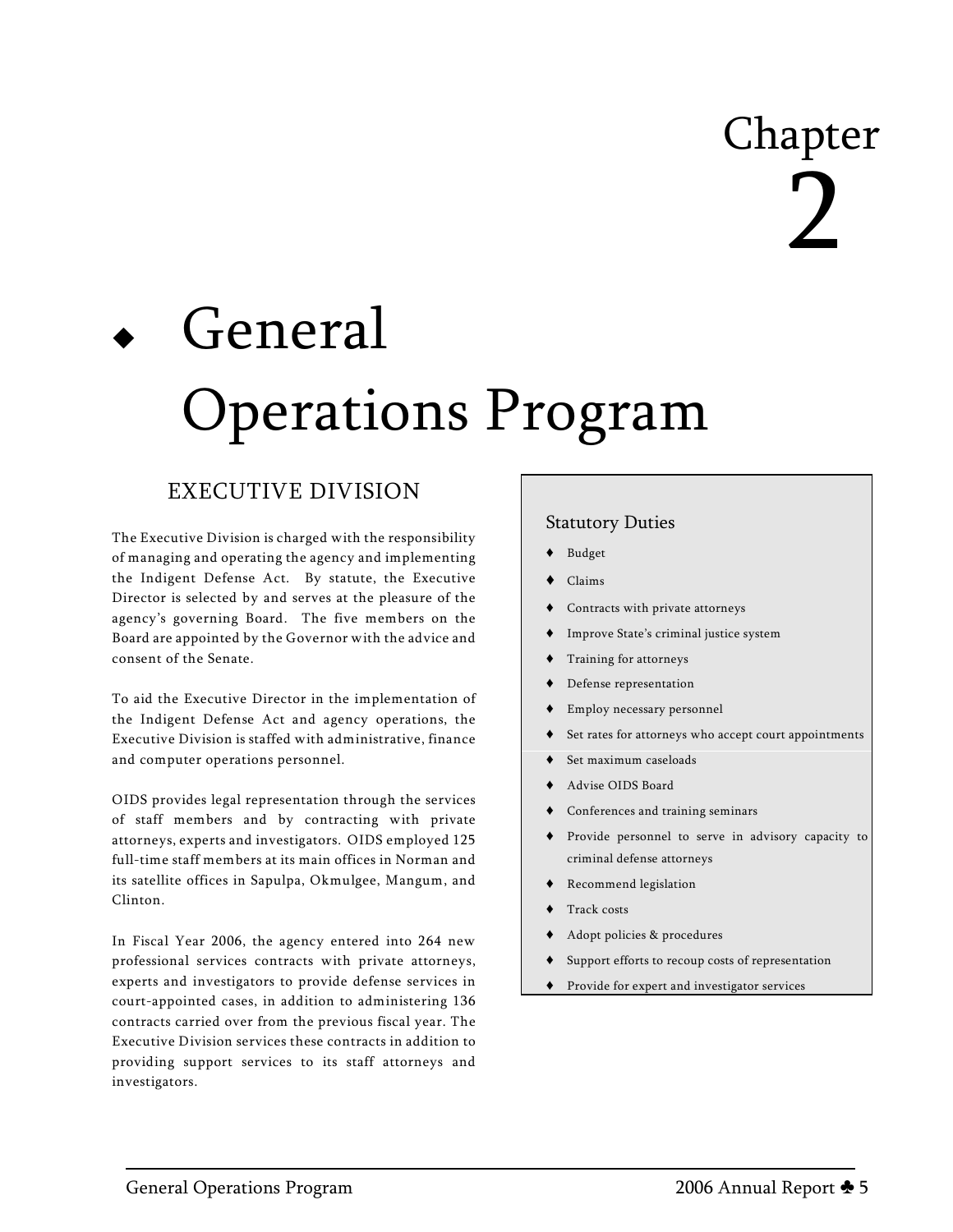#### **WEBSITE**

OIDS' website provides information about the agency, resources for public defenders and others interested in criminal law issues, and answers to most frequently asked questions and notices of training opportunities. The website can be accessed at [www.oids.ok.gov](http://www.oids.ok.gov). The website contains many links, including those for legal research, unpublished Court of Criminal Appeals opinions issued since July 2000, and official agency forms used by OIDS contractors, experts and investigators.

#### TRAINING PROGRAM

The Indigent Defense Act requires OIDS to provide training for its staff members and private attorneys who are under contract with OIDS to accept court appointments.

OIDS co-sponsored the Patrick A. Williams Criminal Defense Institute held June 29-30, 2006 in Tulsa. It included presentations on such diverse topics as jury selection, sentencing and ethical dilemmas encountered by the prosecution and defense.

#### CONFLICT CASELOAD

During Fiscal Year 2006, the Executive Division contracted with outside attorneys for representation on a total of four new cases.

The year began with five pending district court death penalty cases. Two new cases were received. Four death penalty cases were concluded, and three were carried over into Fiscal Year 2007.

The Executive Division started Fiscal Year 2006 with two pending capital direct appeal cases. One case was concluded, and one was carried over into Fiscal Year 2007.

Four non-capital appeal cases were pending at the beginning of the year, with the Division receiving one new conflict appointment during this period of time. Three cases were concluded with a total of two carried into Fiscal Year 2007.

The Executive Division began Fiscal Year 2006 with seven pending capital post conviction cases, with one new

appointment received and seven cases concluded during this period of time. One case was carried into Fiscal Year 2007.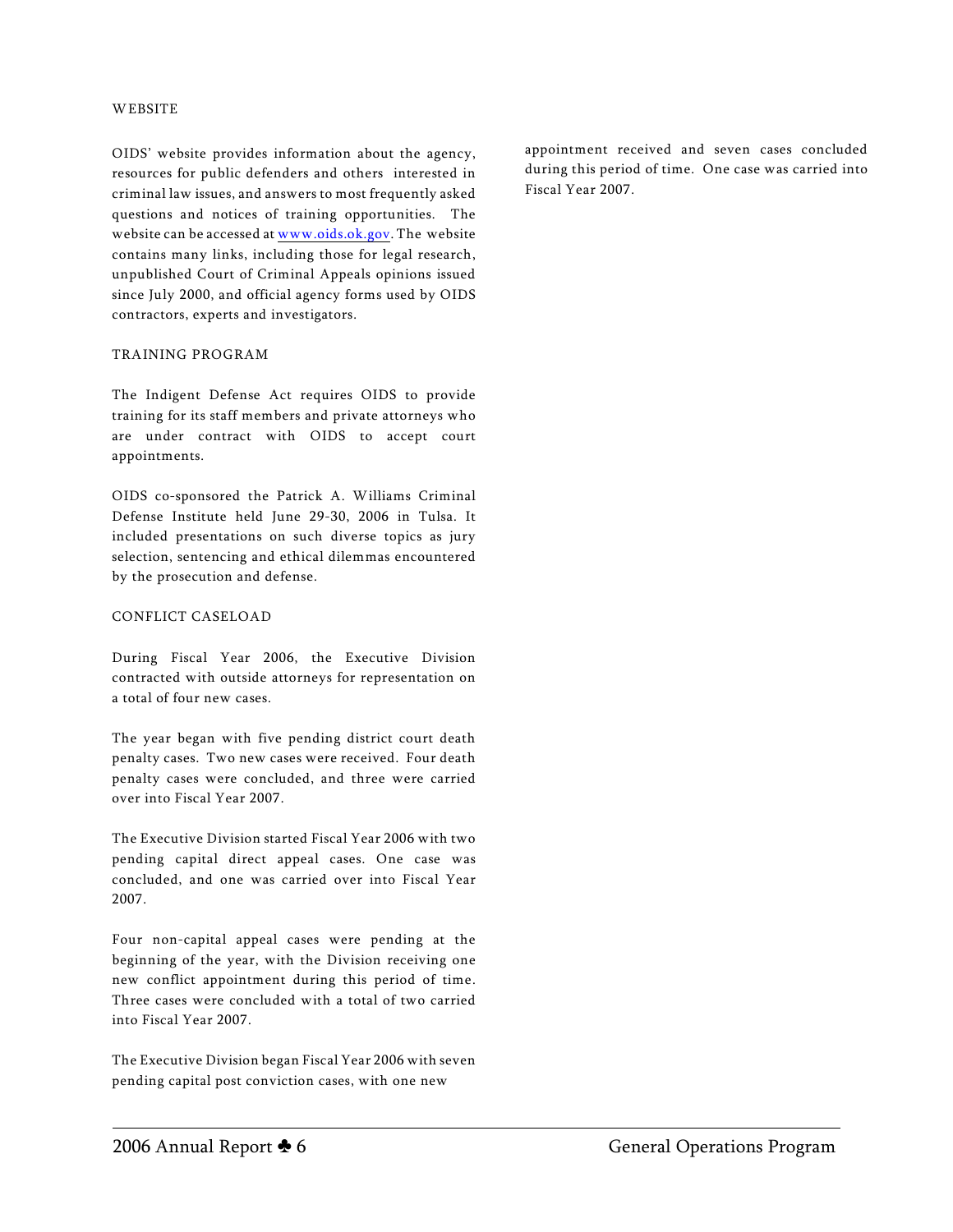# Chapter 3

# Trial Program

The Trial Program consists of three Divisions which provide legal representation to agency clients who have been judicially determined to be unable to afford counsel to defend against criminal charges brought by the State in district court. OIDS is appointed by the district courts to represent these defendants.

The right to counsel at State expense was established by the United States Supreme Court in *Gideon v. Wainwright,* 371 U.S. 335 (1963). The right to expert assistance at State expense was established by the United States Supreme Court in *Ake v. Oklahoma,* 470 U.S. 68 (1985).

## *NON-CAPITAL TRIAL DIVISION*

The Non-Capital Trial Division (NCTD) is responsible for defending indigent criminal defendants charged with offenses punishable by incarceration. Cases range from traffic offenses filed in state court to noncapital first degree murder. NCTD's area of responsibility spans 75 counties, with Oklahoma and Tulsa Counties being excluded. Thus, NCTD represents the agency's largest group of clients. In Fiscal Year 2006, new appointments equaled 28,765.

DELIVERY OF NON-CAPITAL TRIAL LEGAL SERVICES

In accordance with the Indigent Defense Act, NCTD provides legal representation in the 75 counties for which it is responsible in three ways:

(1) flat-rate fiscal year contracts with private

attorneys;

- (2) satellite offices with salaried staff attorneys; and
- (3) assignment of conflict and over-load cases to private attorneys who have agreed to accept such cases at established agency hourly rates, subject to statutory maximums set by the Indigent Defense Act.

In Fiscal Year 2006 the Division's caseload was handled as follows:

- (1) Flat-rate Fiscal Year Contracts: In 59 counties, all NCTD representation was provided via such contracts. In one other county (Blaine), a portion of the Division's representation was provided via contract.
- (2) Staffed Satellite Offices: NCTD operated four satellite offices: Clinton, Mangum, Okmulgee and Sapulpa. These offices handled the entire caseload in 15 counties and part of the caseload in one other. The Non-Capital Trial Division satellite offices ended Fiscal Year 2006 staffed with 22 attorneys. Over the course of the fiscal year, the offices handled 6,702 active cases. On average, each staff attorney handled 305 cases for the year – 156 felonies, 40 juvenile cases, 91 misdemeanor cases and 17 traffic cases. According to a formula utilized by the National Legal Aid and Defenders Association, in Fiscal Year 2006 each satellite office attorney did the work of 1.50 attorneys who work in only one courthouse. In contrast, all OIDS satellite office staff attorneys worked in several district courts.
- (3) Conflict/Overload Counsel: During Fiscal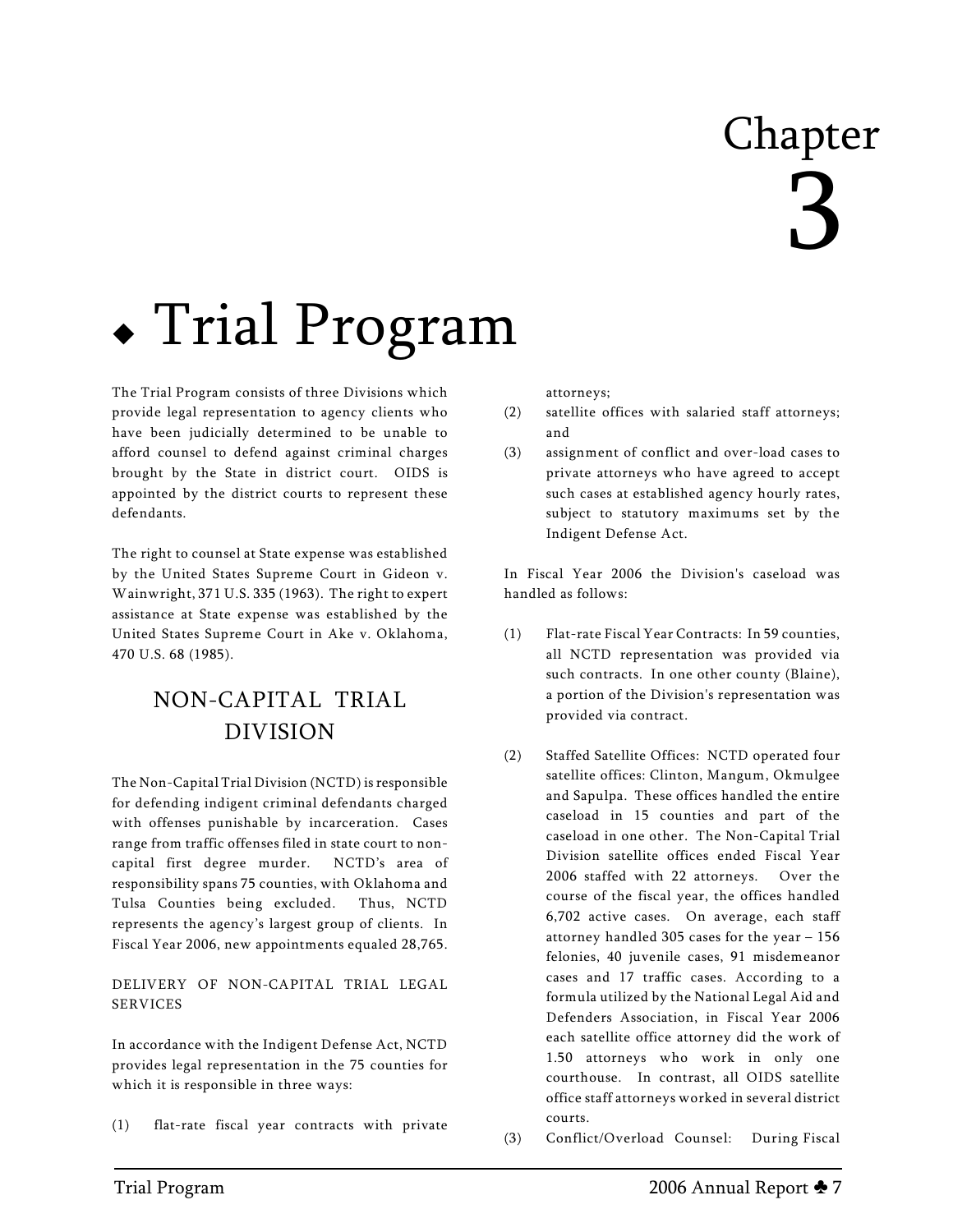Year 2006, NCTD assigned 199 conflict cases to conflict counsel and 1,324 overload cases to overload counsel.

#### DISCUSSION

The OIDS Board awards fiscal-year contracts to private attorneys to provide non-capital trial defense services on a county-by-county basis. In response to the agency's solicitations each year, private attorneys offer to provide criminal defense services in felony, misdemeanor, traffic and (delinquent) juvenile cases in one or more counties for a flat annual rate. The Board awards fiscal-year contracts in June, after the System's appropriation bill has been signed into law but only a week or two before the contract term begins on July 1. The contracting process is volatile, not only in terms of the number of offers, if any, received for any particular county, but also the cost of any contract awarded. As a result, the agency's ability to provide contract coverage in many counties, especially the smaller, more rural ones, is unpredictable. Historically, the agency has spent one-third to one-half of its total budget on these fiscal-year contracts to provide non-capital legal representation.

When the agency is unable to obtain a fiscal-year contract for indigent criminal defense work in a county the Board has two options: (1) establish a satellite office with salaried attorneys to accept the System's appointments in the affected county under Section 1355.9 of the Indigent Defense Act or (2) assign the System's appointments in that county to private attorneys who have agreed to accept cases on a case-by-case basis at established agency rates (\$60/hr. for in-court legal services; \$40/hr. for out-of-court legal services) under Section 1355.8(D)(6) of the Indigent Defense Act.

In Fiscal Year 2006, the Non-Capital Trial Division's satellite offices served the following counties:

#### CLINTON OFFICE

- Custer
- Dewey
- C Ellis
- Roger Mills
- Washita
- Woodward

C Blaine *(all of the Division's delinquent juvenile, misdemeanor, and traffic caseload)*

#### MANGUM OFFICE

- Beckham
- Greer
- Harmon
- Kiowa
- **Jackson**
- Tillman

#### OKMULGEE OFFICE

- Okfuskee
- Okmulgee (2 courthouses)

#### SAPULPA OFFICE

• Creek (3 courthouses)

#### OVERALL CASELOAD

In Fiscal Year 2006, the Non-Capital Trial Division received a total of 23,954 new contract cases, of which 170 resulted in conflicts. As a result, 23,784 new cases were handled under the county contracts. OIDS Non-Capital Trial Division satellite offices received 4,811 new cases, of which 29 were conflicts and 1,324 were overload cases. Thus, the satellite offices handled 3,458 new cases in Fiscal Year 2006. Total new cases for the division equaled 28,765. *(See Appendix B)*

The list of counties in order of descending caseload shows that Cleveland County had the highest number of cases (1,514), while Cimarron had the fewest (22). *(See Appendix C)*

### *CAPITAL (DEATH PENALTY) TRIAL REPRESENTATION*

The Capital Trial Divisions in Norman and Tulsa are assigned the task of representing indigent defendants in cases where the State is seeking the death penalty. They further represented clients in Oklahoma and Tulsa Counties when the public defender had a conflict of interest. Legal services are provided by salaried attorneys and investigators, assisted in some cases by private attorneys under contract to serve as co-counsel and by contracts with expert witnesses.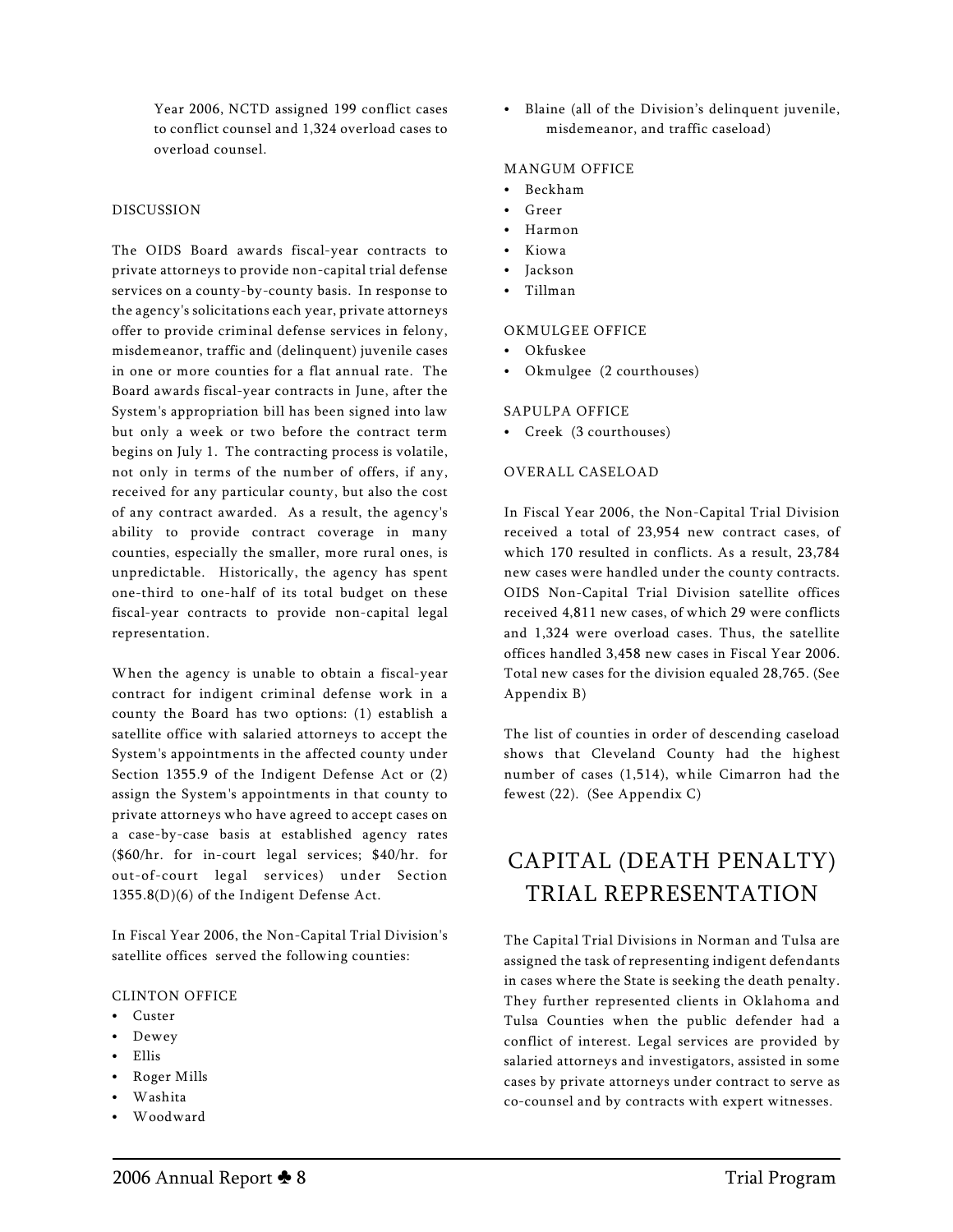The Capital Trial Divisions in Norman and Tulsa operate as separate law firms for conflict purposes. If one of the Divisions cannot accept a court appointment because of a conflict of interest arising from another court appointment, the case is generally assigned to the other Division. If neither Division can accept the court appointment, OIDS contracts with private counsel to represent the client under the provisions of the Indigent Defense Act, Sections 1355.7 & 1355.13.

The Capital Trial Divisions began Fiscal Year 2006 with 28 pending trial level cases. A total of 65 trial level cases were handled during this time with 27 completed.

## *CAPITAL TRIAL DIVISION NORMAN OFFICE*

The Capital Trial Division – Norman, was the Agency's original Division to represent clients in death penalty cases. The Division represents defendants in capital cases filed in 45 counties and has primary responsibility for conflicts arising in the remaining counties. In May 2003 the Capital Trial Division – Norman ceased to receive new conflict cases from Oklahoma County due to a statutory change. The Division did, however, retain appointments already made at the time the statute went into effect. Two of those cases are still active in the Division.

Fiscal Year 2006 began and ended with eight attorneys, four investigators and two full-time support personnel.

#### TRIAL CASELOAD

The Capital Trial Division – Norman began Fiscal Year 2006 with 19 pending death penalty cases. The Division received appointments in 17 new cases during the fiscal year, bringing the total caseload for Fiscal Year 2006 to 36 cases. By the end of the fiscal year, 16 cases were concluded and 20 were carried over into Fiscal Year 2007.

#### FISCAL YEAR 2006 RESULTS

two cases were tried to juries, resulting in one

life without parole sentence and one death sentence

- one case was tried to the district court judge, which resulted in a life with parole sentence
- in eight cases, a guilty plea was entered resulting in three life without parole sentences, four life with parole sentences and one death sentence (all first degree murder)
- $\bullet$  the death penalty was dropped in one case, which was then referred to the Non-Capital Trial Division
- one case was opened, then closed when a Bill of Particulars was not filed; upon the later filing of a Bill of Particulars following closure by the Capital Trial Division-Norman, appointment resumed with Capital Trial Division-Tulsa
- one non-jury mental retardation trial was held resulting in a finding of not mentally retarded, with the case still pending thereafter
- one competency non-jury trial was held resulting in a finding of competency, with the case still pending thereafter

#### FINAL RESULTS OF TRIAL CASES CONCLUDED

| Result                               | No.           |
|--------------------------------------|---------------|
|                                      | Cases         |
|                                      |               |
| Death Penalty                        | $\mathcal{P}$ |
| Life Without Parole                  | 4             |
| Life with Parole                     | 5             |
| Death Penalty Dropped -              | 1             |
| Referred to Non-Cap Trial            |               |
| Bill of Particulars Not Filed During |               |
| CTN Appointment-Referred to          |               |
| other OIDS Division                  | 1             |
| Conflict of Interest                 | 1             |
| Private Counsel                      | 1             |
| Civil Commitment                     | 1             |
| Total                                | 16            |

#### APPELLATE CASELOAD

The Division began Fiscal Year 2006 with two pending capital direct appeals. One case was carried over from Fiscal Year 2004 and one from Fiscal Year 2003. Due to the realignment of resources that occurred on May 1, 2005, the Division did not retain any appointments for appeal from convictions arising out of trials held during Fiscal Year 2006. Oral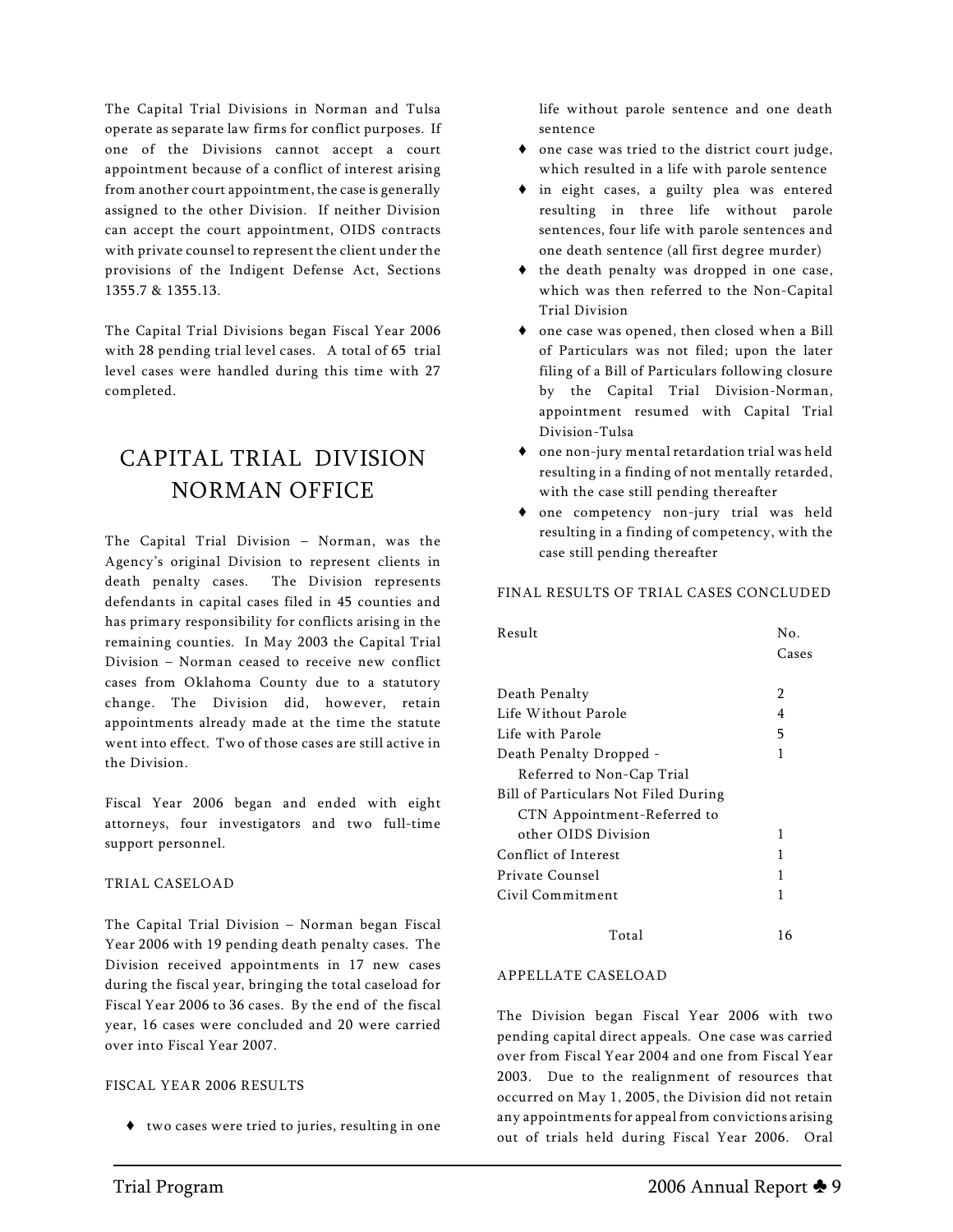arguments before the Oklahoma Court of Criminal Appeals were held during the fiscal year. One of those cases was reversed for a new sentencing proceeding and is now pending trial. The other case is awaiting a decision by the Court, and remains the only appeal managed by the Division.

### *CAPITAL TRIAL DIVISION TULSA*

The Capital Trial Division - Tulsa was created at the beginning of Fiscal Year 1997 to represent clients in counties in the Eastern-Northeastern area of the State. Historically, that region produced a significantly higher number of first degree murder charges than the remainder of the state, and the new Division was necessary to reduce the expense for conflict counsel and provide better geographical availability for OIDS clients and the courts. This division has the primary responsibility for defending capital cases in 32 counties in the Eastern-Northeastern area of the State. Additionally the division is assigned conflict capital cases in the remaining counties served by the Oklahoma Indigent Defense System. During Fiscal Year 2006, two Appellate attorneys transferred from Capital Trial Tulsa to Norman. One transferred to Capital Trial Norman and one transferred to Capital Direct Appeals. Two trial attorneys resigned during the year and three new trial attorneys were hired. At the time of this report the staff of the Capital Trial Tulsa Division consisted of one chief capital counsel, one deputy chief counsel, both with a full caseload, four trial attorneys with both first and second-chair responsibilities, four investigators and two support staff.

#### CASELOAD

Fiscal Year 2006 began with a carryover of nine cases pending from the previous fiscal year. The Division opened 20 cases during the fiscal year, bringing the total caseload handled for the year to 29 cases. The Division concluded 11 cases and carried 18 cases over into Fiscal Year 2007.

#### FINAL RESULTS OF CASES CONCLUDED

| Result                    | No. of Cases   |
|---------------------------|----------------|
| Death Sentences           | 0              |
| Life Without Parole       | 1              |
| Life With Parole          | 1              |
| Pled to Lesser Charge     | 2              |
| Closed, bill dismissed or |                |
| not filed                 | 3              |
| Conflict of Interest      | 1              |
| Retained Private Counsel  | 1              |
| Charges Dismissed         | $\overline{2}$ |
|                           |                |
| Total                     |                |

Through the diligence and hard work of its lawyers, investigators and staff, the Division reported a result of no death penalties for Fiscal Year 2006. Other cases include one dismissed before trial by the District Attorney when Division staff convinced him of a complete defense of self defense. This occurred after months of re-interviewing state witnesses and finding other witnesses the state had overlooked. The District Attorney listened as Division staff played tapes of their interviews of state witnesses which defeated the state's case. The client went from facing the death penalty to being back home with his family. In *State v. James Taylor*, a Tulsa County jury rejected the state's first degree murder allegation against the client, convicting him instead of the lesser offense of second degree murder. The trial team further preserved important issues for purposes of appeal.

The Division is in the process of going to electronic filing. Paper copies are no longer being made of file materials received or created. All materials are scanned and stored in a dedicated computer, with notification to trial team members by e-mail. Division members are able to access files from desk tops and print documents only as needed. Eventually, instead of taking multiple boxes of paper files to court, trial team members can take a laptop, a printer and a disk. These measures are helping to address the growing file storage problem and will result in a cost savings to the agency. Due to its success, this process is now being implemented throughout the agency.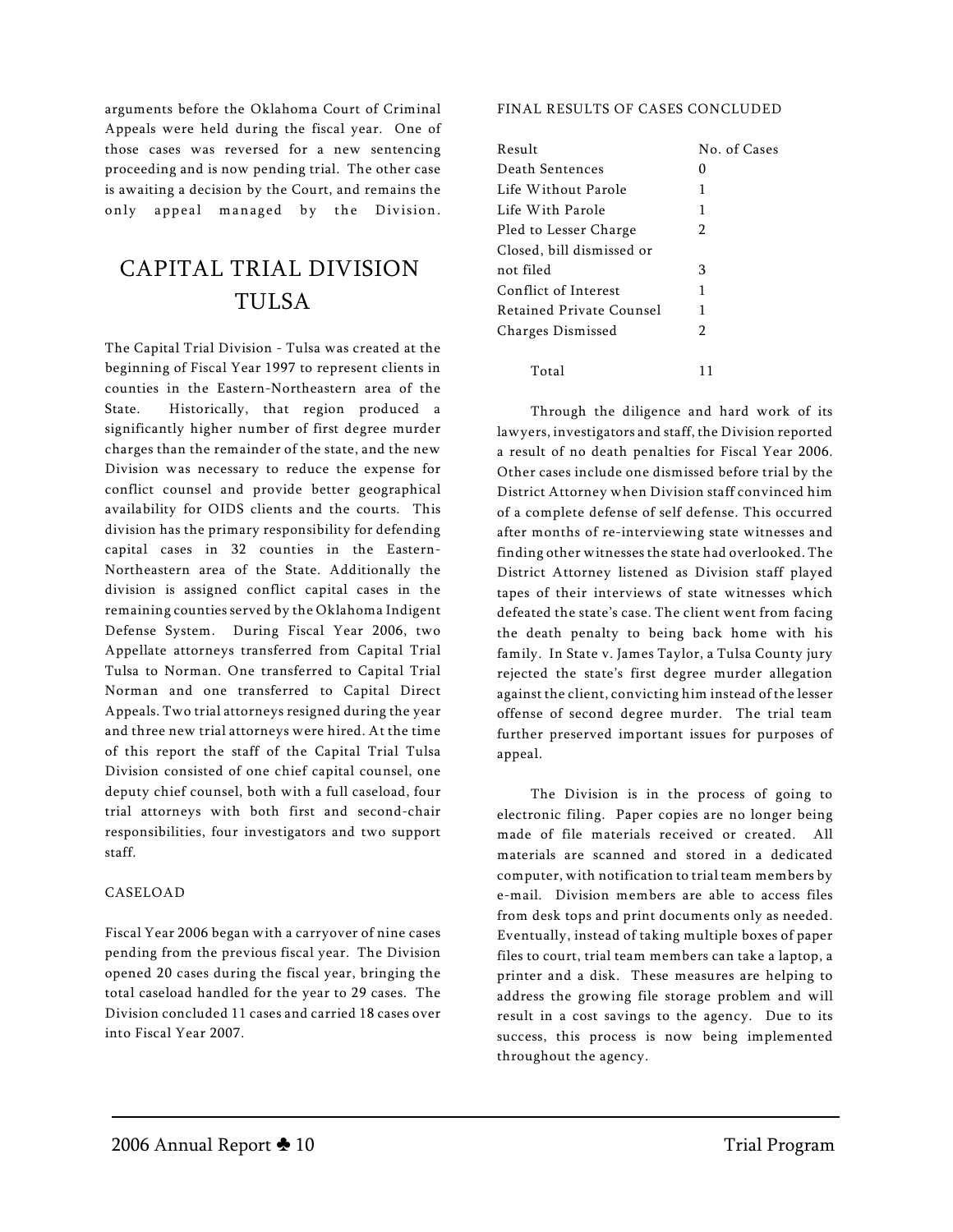# Chapter 4

# Appellate Program

The Appellate Program consists of three Divisions which provide legal representation to agency clients who have a right under State law to appeal their convictions and sentences and who have been judicially determined to be unable to afford appellate counsel.

The right to an appeal in a criminal case is guaranteed by Article II, Section 6 of the Oklahoma Constitution, Section 1051 of Title 22 of the Oklahoma Statutes, and, in death penalty cases, Section 701.13 of Title 21 and Section 1089 of Title 22 of the Oklahoma Statutes. The right to counsel at State expense on direct appeal was established under the Federal Constitution by the United States Supreme Court in *Douglas v. California,* 372 U.S. 353 (1963). The right to counsel at State expense in capital post-conviction proceedings is found in Section 1089 of Title 22.

The Appellate Program is appointed to represent clients in accordance with the Indigent Defense Act, Sections 1355 -1369*,* and the Uniform Post-Conviction Procedure Act, Section 1089 (capital cases) of Title 22 of the Oklahoma Statutes.

## *GENERAL APPEALS DIVISION (NON-CAPITAL APPEALS*)

The General Appeals Division is appointed by the district courts of Oklahoma to represent clients on direct appeal from the trial court to the Oklahoma Court of Criminal Appeals in cases where the defendant has been sentenced to a term of imprisonment up to life imprisonment without the possibility of parole.

The Division is appointed in 75 counties and in Oklahoma County and Tulsa County when the public defenders have a conflict of interest or where the defendant was represented by retained counsel at trial and is judicially determined to be indigent on appeal. Legal services are provided by salaried attorneys and, under certain circumstances, by a private attorney under contract after a case has been remanded to the trial court for a hearing. The cost of expert assistance and investigative services, if any, are funded in the Division budget. If the General Appeals Division has difficulties meeting court deadlines because of an unusually high number of court appointments, the agency enters into contracts with private attorneys on a case-by-case basis to represent Division clients on appeal.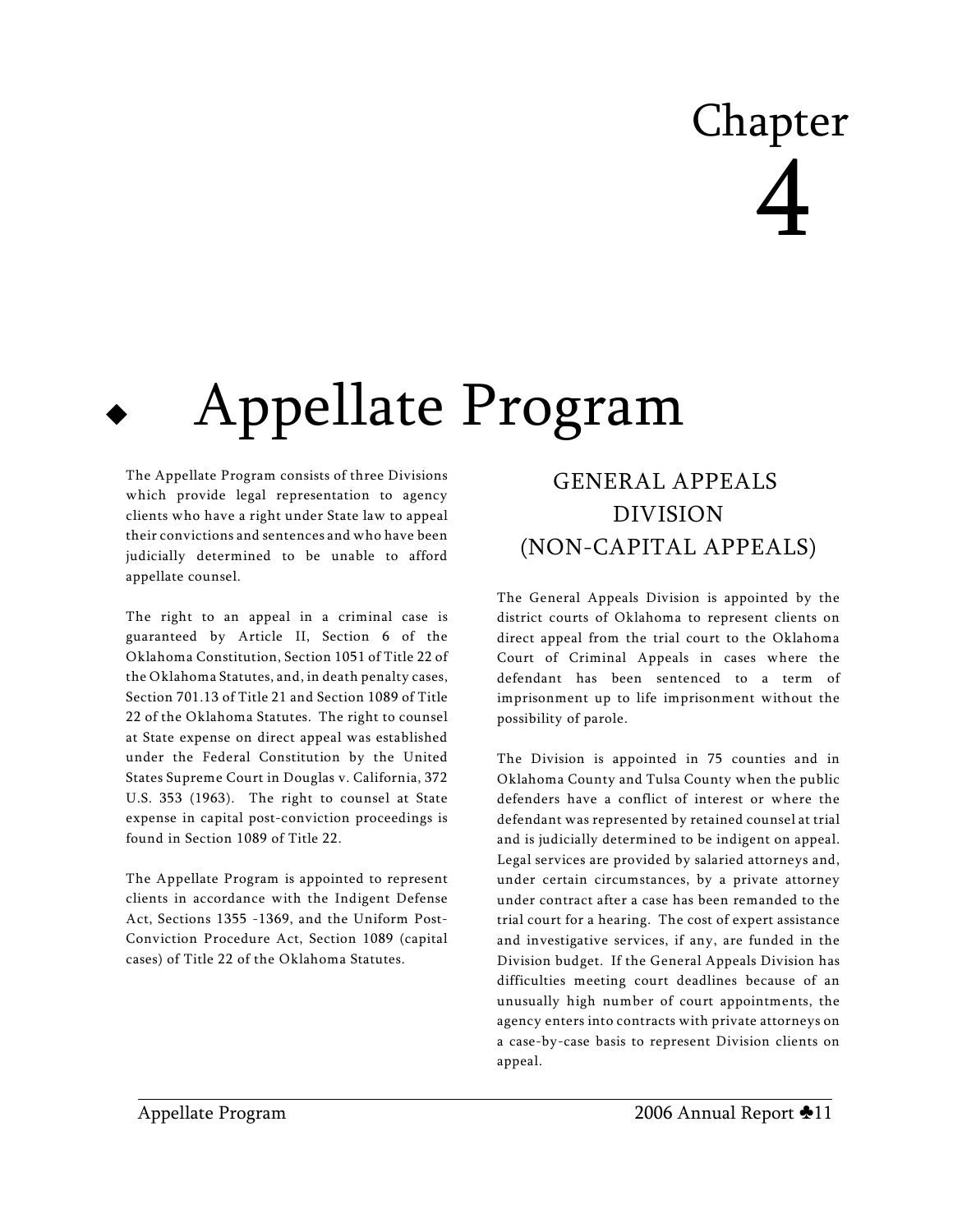If the General Appeals Division is unable to accept court appointments because of a conflict of interest arising from a prior court appointment, the agency enters into a contract with a private attorney on a case-by-case basis to represent the client on appeal.

The filing of General Appeals Division cases cannot be delayed because of the decision by the Tenth Circuit Court of Appeals in *Harris v. Champion*, 15 F.3d 1538 (10 $^{\rm th}$  Cir. 1994). The agency was a defendant in the *Harris* class action litigation, brought by agency clients who alleged prejudice from delays in filing their briefs on appeal. The Tenth Circuit held there is a rebuttable presumption of a Due Process violation if a noncapital appeal has not been decided within two years of judgment and sentence, making it mandatory for the appellate attorney to file a brief within the deadlines established by the Court of Criminal Appeals. Due to caseloads greatly exceeding nationally-recognized standards, which were caused in part by an agency-wide reductionin-force at the beginning of Fiscal Year 2003, the agency received a supplemental appropriation during the last part of Fiscal Year 2005, which was annualized for Fiscal Year 2006. The Division received a substantial portion of that appropriation to alleviate the Division's caseload.

The General Appeals Division began FY-2006 with 305 open cases in various stages of appeal before the Court of Criminal Appeals, and received appointments in 346 additional cases during the fiscal year. The Division closed 300 cases, ending the fiscal year with 351 open cases to be carried into Fiscal Year 2007. During the course of the fiscal year, the Division handled 651 cases. A chart showing the distribution of cases handled, by county, is attached as Appendix D.

Attorneys in the General Appeals Division filed Briefs-in-Chief on behalf of 160 clients during Fiscal Year 2006. Of those, 12 involved clients convicted of homicide; including six clients convicted of first-degree murder. In addition, Division attorneys appeared for nine oral arguments before the Court of Criminal Appeals in fast track cases, and filed 37 reply briefs and nine petitions for rehearing. An additional 130 cases were briefed by attorneys with whom the agency contracted because of an overload of cases within the Division.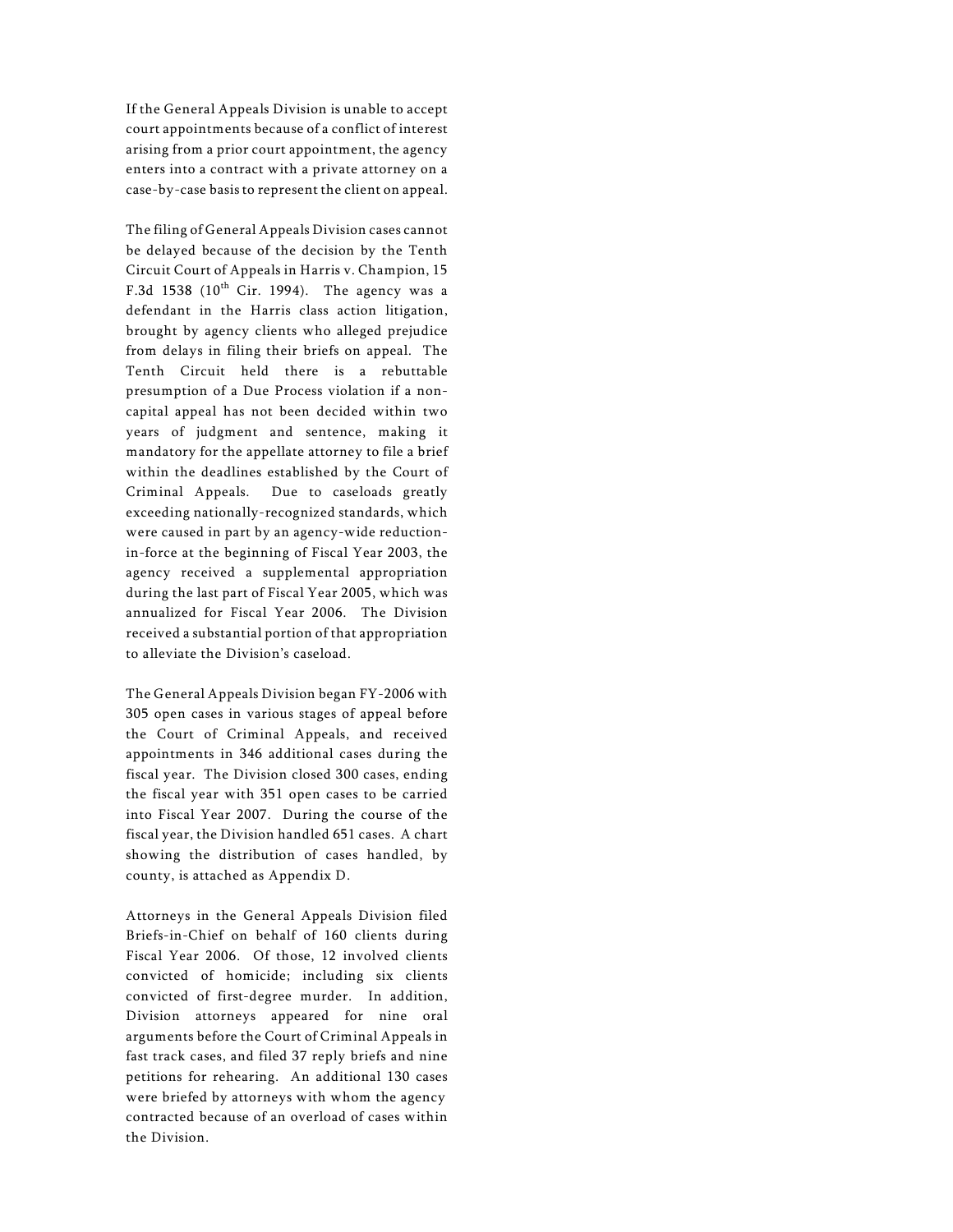The Division closed 300 cases during the year. Of those, 46 were overload cases that had been briefed by contract counsel. Most of the cases closed, 231, were closed because a final decision was reached by the Court of Criminal Appeals. In 76 of those cases, relief was obtained on behalf of the client. Other cases were closed for various reasons. Fortythree appeals were closed. After the appeal was dismissed, either at the client's request or because the Court of Criminal Appeals lacked jurisdiction to hear them; 12 cases were closed because the System was not properly appointed to handle them; and six cases were closed because outside counsel was retained by the client. Additionally, eight appeals were closed due to consolidation with other cases.

#### INCOMING CASES

Three hundred and forty-six new cases were received from 61 of the State's 77 counties. Twenty-five percent of the incoming caseload, or 87 cases, arose from Oklahoma and Tulsa counties, and 16 of the 22 first-degree murder cases received from across the state arose from those two counties. In 224 of the cases received in FY-06, counsel at trial level was court-appointed, and 122 cases were handled at trial by privately-retained counsel or by the client pro se.

#### SUMMARY OF CASES CLOSED

| Reason for Closing                                                          | # of Cases | %              |
|-----------------------------------------------------------------------------|------------|----------------|
| Decision of Court of<br>Criminal Appeals                                    | 231        | 77             |
| Dismissed for<br>Lack of Jurisdiction<br>(Dismissed at Client's<br>request) | 43         | 14             |
| OIDS not properly<br>appointed                                              | 12         | 4              |
| Outside Counsel<br>Retained<br>by Client                                    | 6          | $\overline{2}$ |
| Other (Consolidated)                                                        | 8          | 3              |
| TOTAL                                                                       | 300        | 100<br>%       |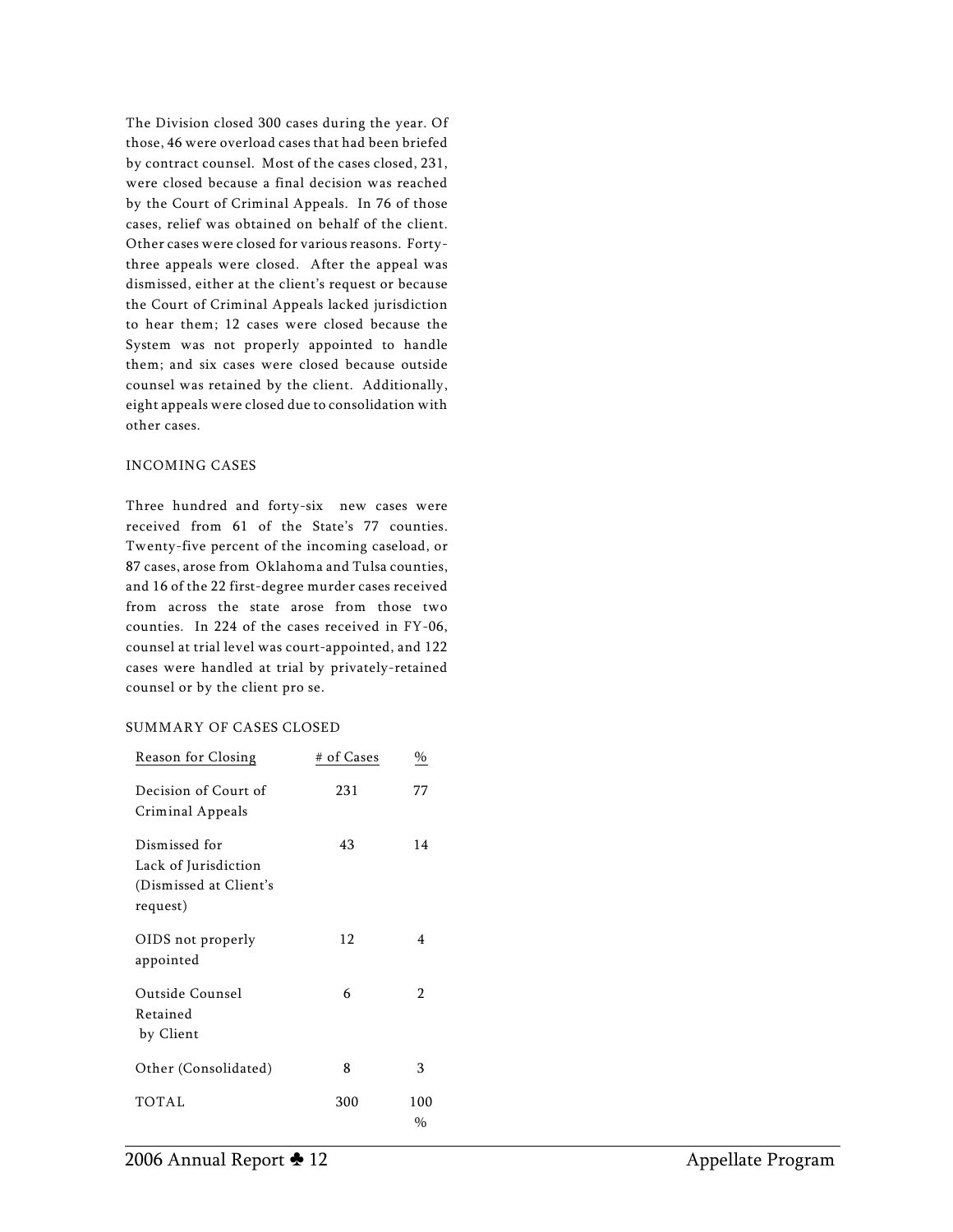

The graph at left shows the types of appeals received by the General Division. Except for juvenile appeals (included in the "other" category), appeals of everything from burglary to first degree murder involve opening briefs of up to 50 pages in length. Other appeals involve juvenile and responses to State appeals of adverse rulings.

#### **Types of Offenses Appealed**



The majority of the convictions in the cases received by the General Division are drug offenses, including terminations from drug court. Violent crimes, including all degrees of murder and manslaughter, child abuse, assaults, robberies, kidnaping and first degree arson are the second leading category of offenses appealed. The subcategory of sexual offenses includes such violent offenses as rape and molestation, as well as related crimes such as failure to register as a sex offender.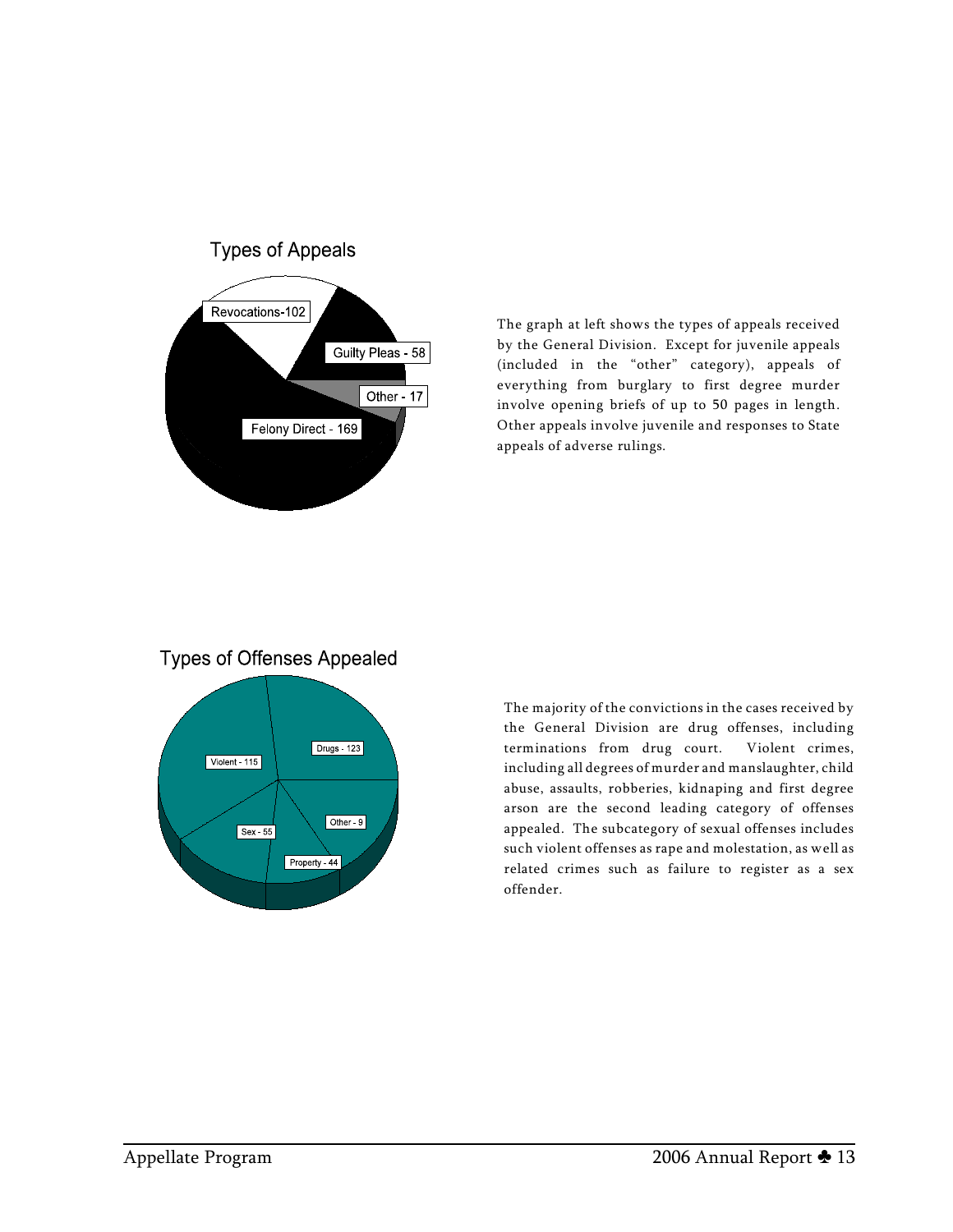## *CAPITAL (Death Penalty) APPEALS*

The Capital Direct Appeals Division represents indigent defendants who have been convicted of murder in the first degree and sentenced to death in Oklahoma District Courts. This includes defendants who have been convicted at jury trials, bench trials, and after entering pleas of guilty. Although the Division's primary responsibility is to represent these defendants in their direct appeal to the Oklahoma Court of Criminal Appeals, the Division often serves clients in three different courts. OIDS is appointed by the district courts of Oklahoma to represent clients on direct appeal from the trial court to the Oklahoma Criminal Court of Appeals in cases where the defendant is sentenced to die. Direct appeal in a capital case also includes filing a petition for a writ of certiorari in the United States Supreme Court if the case is affirmed by the Oklahoma Criminal Court of Appeals.

The Capital Direct Appeals Division is subject to appointment by the district courts in 75 counties and in Oklahoma County and Tulsa County when the public defender has a conflict of interest or where the defendant was represented by retained counsel at trial but is judicially determined to be indigent on appeal.

The Capital Post-Conviction Division is appointed to represent all death-sentenced defendants in postconviction proceedings. By statute, the Capital Post-Conviction Division must represent all death-sentenced defendants, including those who were represented by the Oklahoma County or Tulsa County public defenders on direct appeal. Legal services are provided by salaried attorneys and investigators.

Since November 1995, post-conviction applications in a death penalty case are filed in the Court of Criminal Appeals while the capital direct appeal case is still pending. Before the statutory changes, post-conviction applications in a death penalty case were treated like noncapital post-conviction cases and filed in district court after the capital direct appeal case was decided by the Oklahoma Criminal Court of Appeals.

## *CAPITAL DIRECT APPEALS DIVISION*

#### CASELOAD

The Capital Direct Appeals Division began Fiscal Year 2006 with fourteen pending capital cases and seven cases in which the client was convicted of murder in the first degree but sentenced to life or life without parole. During the fiscal year, six new capital cases were opened. By the end of the year, two capital cases and four non-capital case were closed, leaving the Division with 21 active cases, 18 of these being capital, and three non-capital cases.

#### STATEWIDE DISTRIBUTION

The following is a breakdown of the distribution of Division capital cases among the various counties:

#### *COUNTY*

| (1) Canadian  | 10% |
|---------------|-----|
| (2) Cleveland | 5%  |
| (3) Comanche  | 5%  |
| $(4)$ Grady   | 5%  |
| (5) Oklahoma  | 45% |
| $(6)$ Rogers  | 10% |
| (7) Seminole  | 5%  |
| $(8)$ Tulsa   | 15% |

The statewide distribution of the non-capital cases handled by the Division is as follows:

#### *COUNTY*

| (1) Cherokee  | 14% |
|---------------|-----|
| (2) Cleveland | 14% |
| (3) Comanche  | 14% |
| (4) Grady     | 14% |
| (5) Muskogee  | 14% |
| (6) Oklahoma  | 15% |
| (7) Tulsa     | 15% |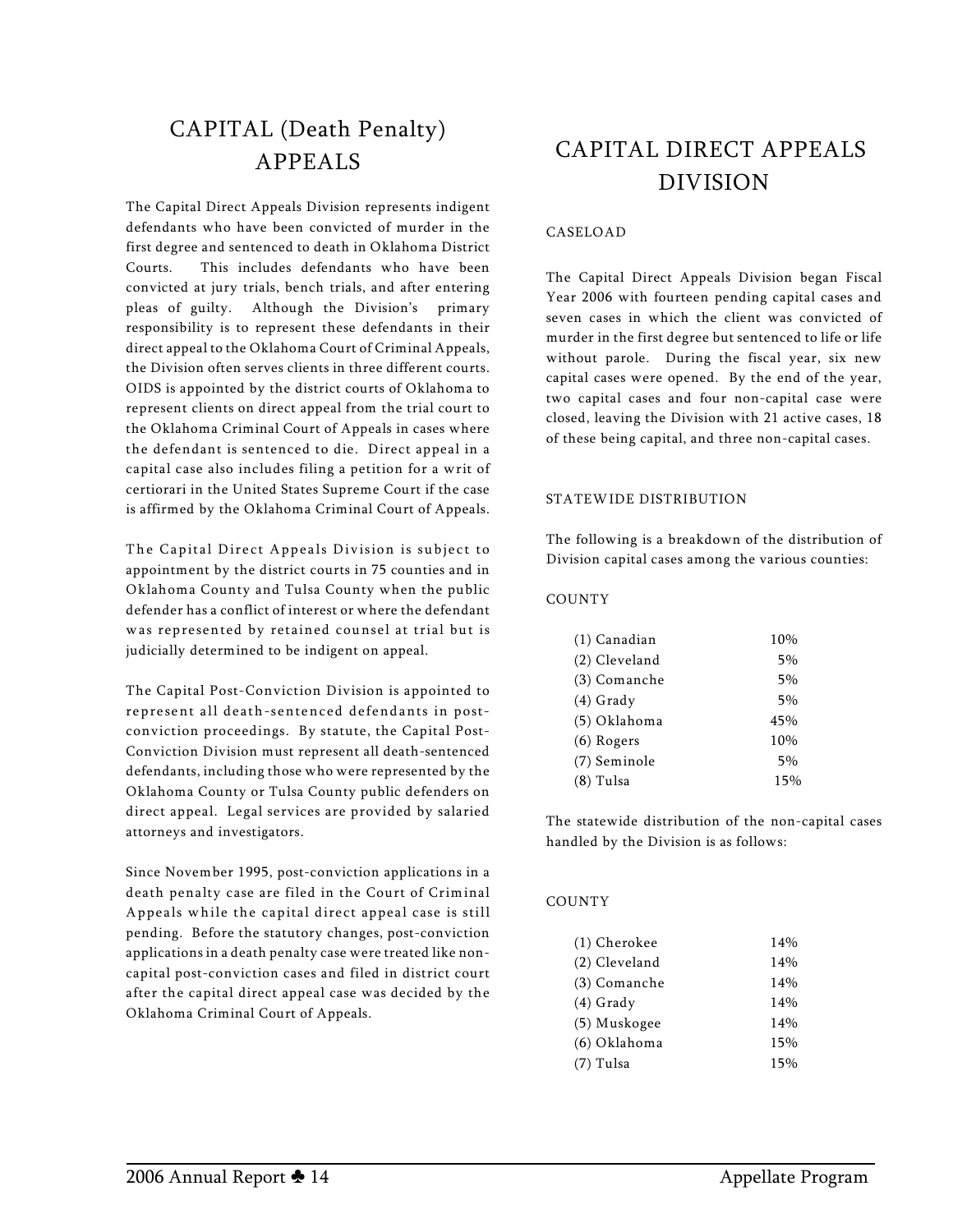#### DISPOSITION OF CASES

Three non-capital cases were affirmed by the Oklahoma Court of Criminal Appeals and subsequently closed during Fiscal Year 2006. One non-capital case was reversed and remanded for a new sentencing hearing. Of the two capital cases closed during Fiscal Year 2006, one case was reversed and remanded for a new trial and one case was closed after being transferred to contract counsel because of a Division conflict.

### *CAPITAL POST CONVICTION DIVISION*

The Capital Post Conviction Division began Fiscal Year 2006 with 38 cases. Through the year, the Division was appointed to 11 new cases, comprised of seven original cases and four successor cases. Fourteen cases were closed during the year, leaving the Division with 36 cases at the beginning of Fiscal Year 2007. Cases closed include:

- two original cases dismissed even after the post conviction application was filed because relief was granted on direct appeal
- relief denied in three cases, which were transferred to federal habeas counsel
- one successor case contracted to conflict counsel
- three mental retardation cases on review granted relief and sentences modified to life without parole
- three mental retardation cases on review denied relief and transferred back to federal habeas counsel
- one successor case closed after the United States Supreme Court denied a petition for writ of certiorari

On December 7, 2005 the Court of Criminal Appeals granted unprecedented relief in three mental retardation cases by finding the clients were mentally retarded despite the jury verdicts to the contrary. The death sentences for Darrin Pickens, Robert Lambert and Maximo Salazar were modified to life imprisonment without parole. In April 2006, the State filed a petition for writ of certiorari with the United States Supreme Court to which the Court ordered a response. A ruling on the petition is expected when the Supreme Court reconvenes in October 2006.

In January 2006, the Division was appointed by the District Court of McIntosh County to represent Patrick Murphy in a remanded mental retardation jury trial. In 2002, when the Court of Criminal Appeals reviewed Mr. Murphy's original post conviction case, it established the Court's mental retardation definition and the mechanism for how it would review such issues. However, Mr. Murphy was never provided the process of a remanded jury trial as had been afforded to more than a dozen others. Mr. Murphy's federal habeas counsel secured private counsel to file a successor post conviction application raising an Indian land jurisdictional issue and a denial of due process on the mental retardation issue. The Court of Criminal Appeals denied the jurisdiction issue, but granted the request for a jury trial on the mental retardation issue. The trial is expected to commence later in 2006.

During Fiscal Year 2006, the Division experienced several personnel changes. Deputy Chief Bryan Dupler resigned in December 2005 to accept a position with Judge David Lewis, a newly appointed judge on the Court of Criminal Appeals. Wyndi Thomas Hobbs was named the new Deputy Division Chief. Three investigators left the agency, one to retirement and two to pursue positions with other agencies. The Division hired one investigator and filled the other positions with attorneys.

The main mission of the Division continues to be representing clients in their original post conviction cases. This representation involves the investigation, preparation and filing of an original application for post conviction relief. The Division strives to provide a thorough review of each case to ensure the clients have the best chance of obtaining relief when the cases move from state court into the federal system.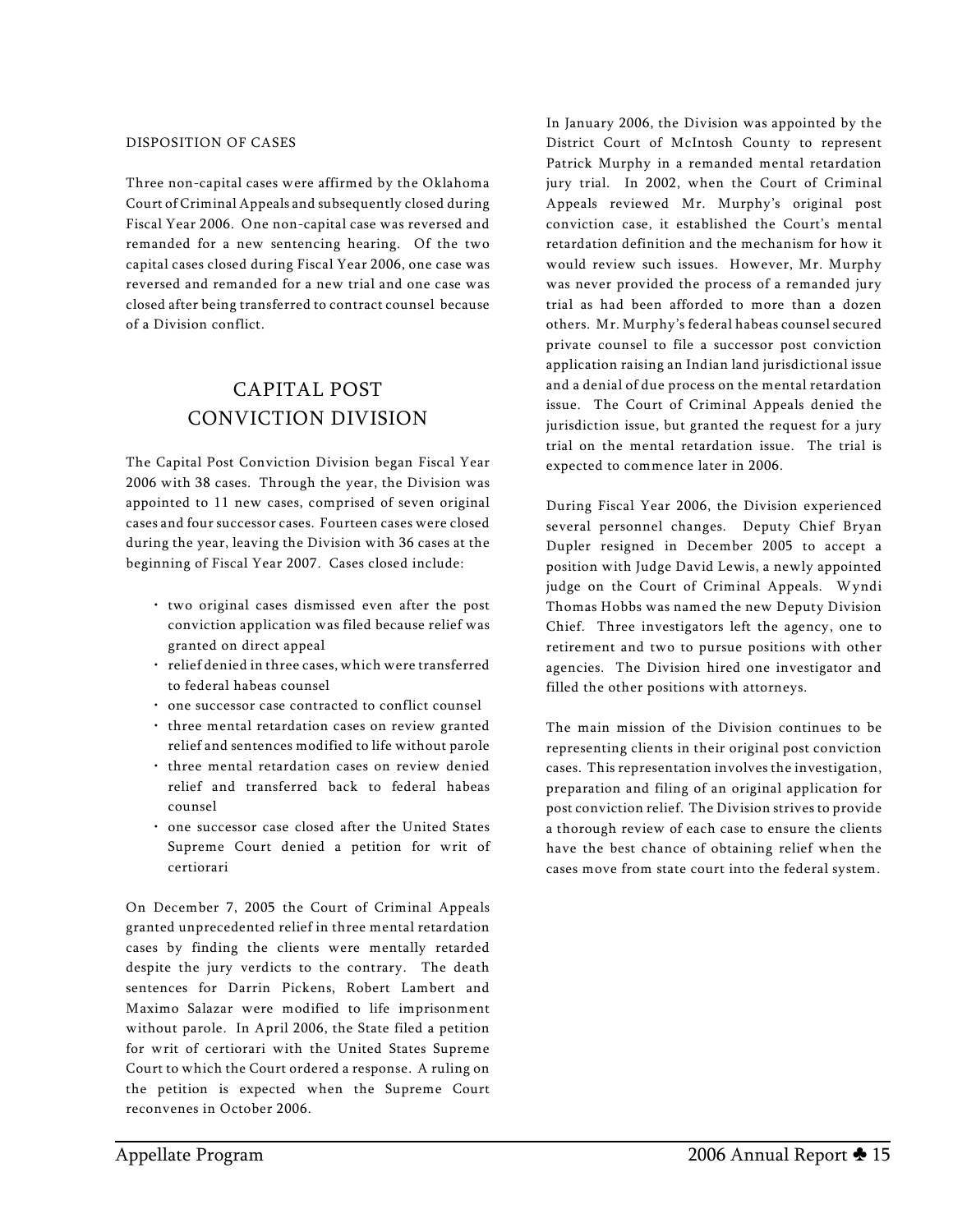# **Oklahoma Indigent Defense System**

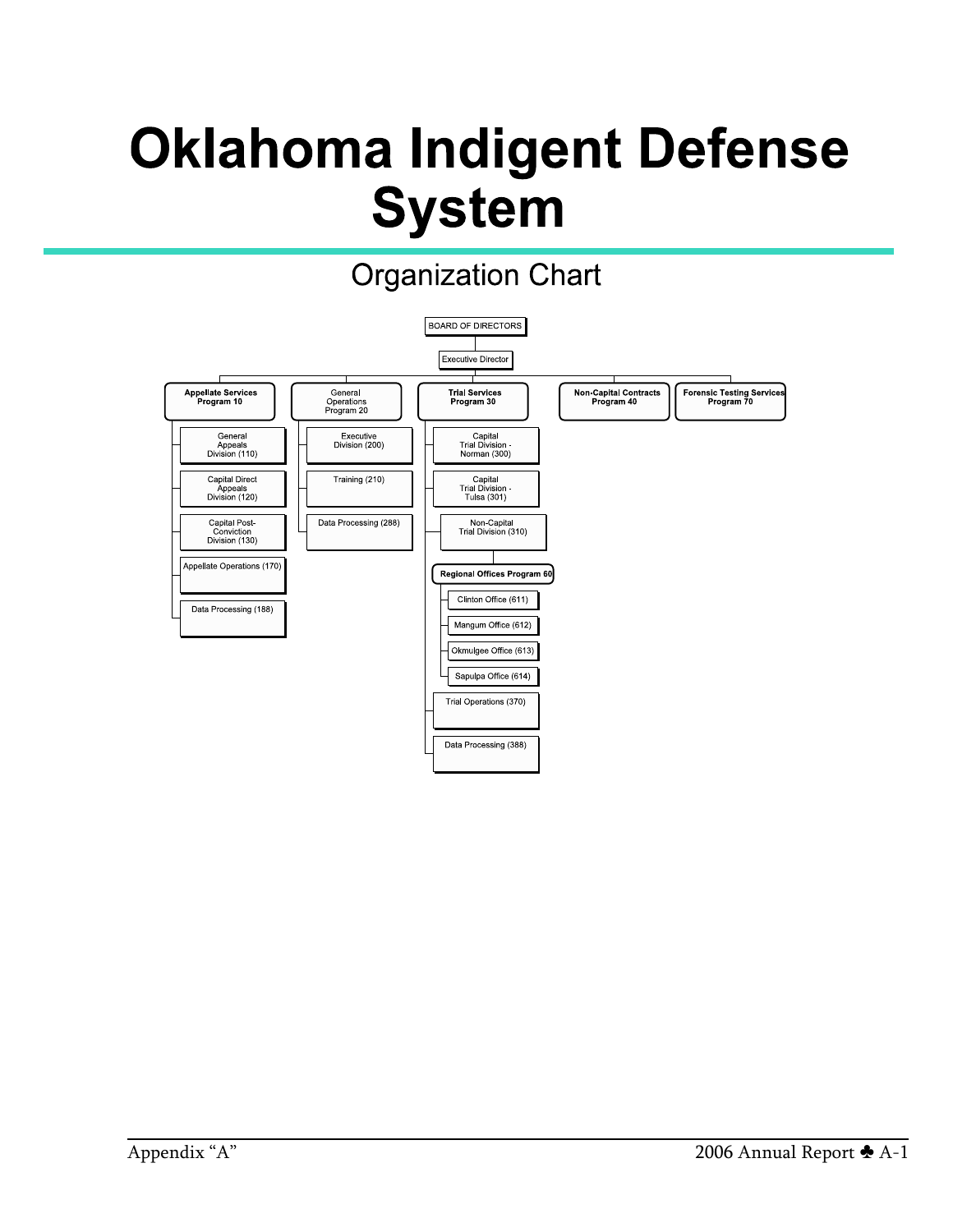#### **OKLAHOMA INDIGENT DEFENSE SYSTEM Non-Capital Trial Division Actual FY-2006 Workload July 1, 2005 through June 30, 2006**

|                                                                       | <b>TYPE OF APPOINTMENT</b>                                        | <b>FEL</b> | <b>JUV</b>     | <b>MISD</b> | <b>TRAF</b>    | <b>WL</b>      | YO           | <b>ALL</b> |
|-----------------------------------------------------------------------|-------------------------------------------------------------------|------------|----------------|-------------|----------------|----------------|--------------|------------|
| FY-2006 Contract LESS<br><b>Conflicts</b>                             |                                                                   | 15,346     | 2,139          | 5,801       | 487            | $\overline{2}$ | 9            | 23,784     |
| <b>Prior Fiscal Years</b>                                             | <b>Plus Contract Carry-Over from</b>                              | 5,124      | 780            | 1,854       | 169            | $\mathbf 0$    | 4            | 7,931      |
| <b>Total Contract Workload</b>                                        |                                                                   | 20,470     | 2,919          | 7,655       | 656            | $\overline{2}$ | 13           | 31,715     |
|                                                                       |                                                                   |            |                |             |                |                |              |            |
|                                                                       | 2006 Satellite Office LESS<br><b>Conflicts and Overload Cases</b> | 1,756      | 263            | 1,164       | 275            | $\Omega$       | $\Omega$     | 3,458      |
| <b>Plus Satellite Office Carry-Over</b><br>from Prior Fiscal Years    |                                                                   | 1,681      | 618            | 839         | 106            | $\mathbf 0$    | $\Omega$     | 3,244      |
| <b>Total Satellite Office Workload</b>                                |                                                                   | 3,437      | 881            | 2,003       | 381            | $\mathbf{0}$   | $\mathbf{0}$ | 6,702      |
|                                                                       |                                                                   |            |                |             |                |                |              |            |
| FY-2006<br><b>Conflicts</b>                                           | <b>Contracts</b>                                                  | 118        | 21             | 31          | $\mathbf 0$    | $\mathbf 0$    | $\mathbf{0}$ | 170        |
|                                                                       | <b>Satellite Offices</b>                                          | 25         | $\mathbf{1}$   | 3           | $\mathbf 0$    | $\Omega$       | 0            | 29         |
| <b>Conflicts</b><br>Carryover<br>from Prior<br><b>Fiscal</b><br>Years | Contract<br><b>Counties</b>                                       | 64         | $\overline{7}$ | 23          | $\overline{2}$ | $\mathbf{0}$   | $\mathbf{0}$ | 96         |
|                                                                       | <b>Satellite Office</b><br><b>Counties</b>                        | 56         | 27             | 8           | $\mathbf 0$    | $\mathbf 0$    | $\mathbf{0}$ | 91         |
| FY-2006 Overload Cases                                                |                                                                   | 960        | 93             | 232         | 39             | $\mathbf{0}$   | $\mathbf{0}$ | 1,324      |
| <b>Overload Cases Carry-Over</b><br>from Prior Fiscal Years           |                                                                   | 95         | $\overline{2}$ | 22          | 4              | $\mathbf 0$    | 0            | 123        |
| <b>Total Conflicts and Overload</b><br><b>Cases Workload</b>          |                                                                   | 1,318      | 151            | 319         | 45             | $\bf{0}$       | 0            | 1,833      |
|                                                                       |                                                                   |            |                |             |                |                |              |            |
| <b>TOTAL FY-2006 NCT Workload</b>                                     |                                                                   | 25,225     | 3,951          | 9,977       | 1,082          | $\mathbf{2}$   | 13           | 40,250     |

### **SUMMARY OF ALL CATEGORIES OF APPOINTMENTS**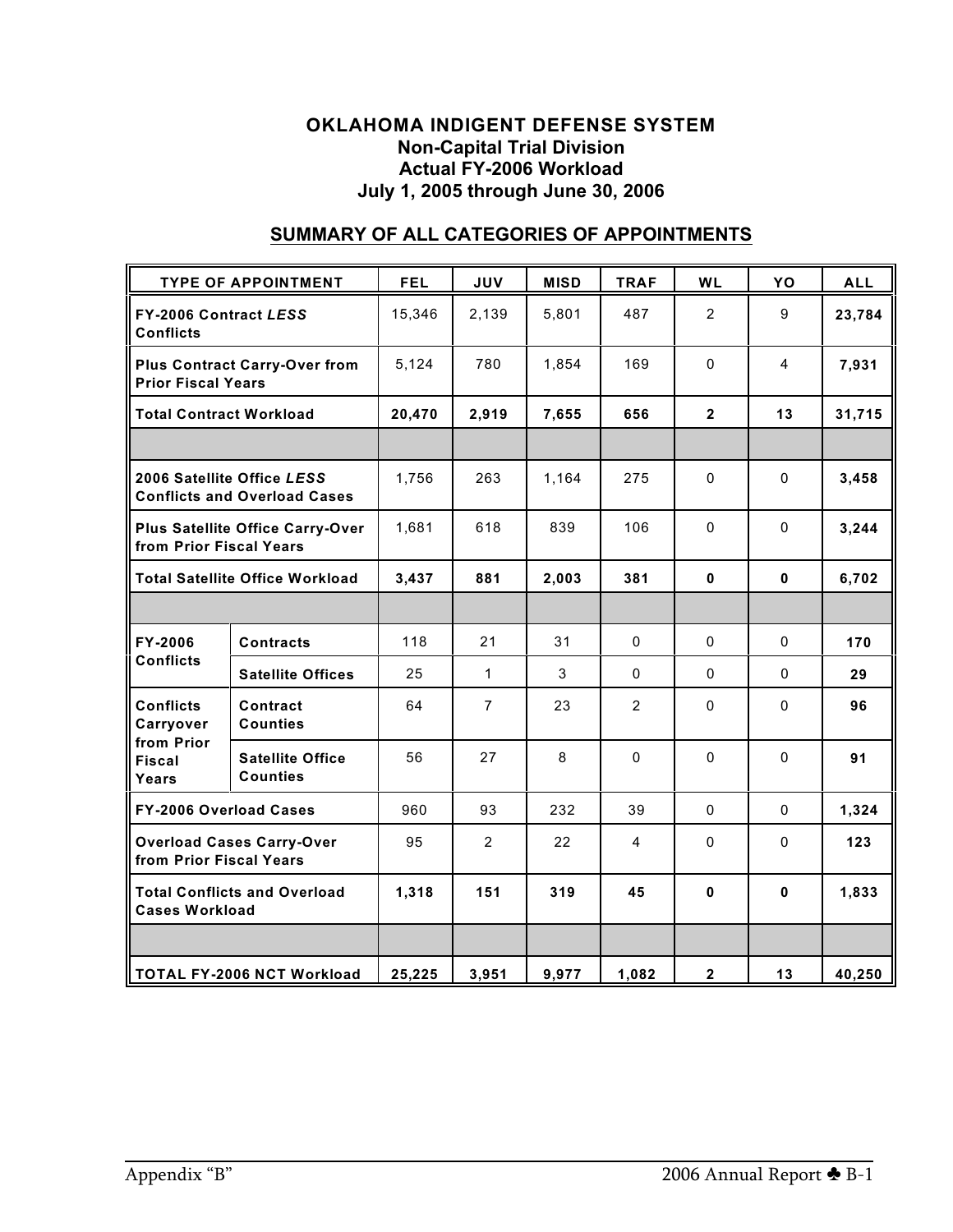#### OKLAHOMA INDIGENT DEFENSE SYSTEM Non-Capital Trial Division FY-2006 CONTRACT APPOINTMENTS (including conflicts)

| County                                     | Number of Appointments | County                                      | Number of Appointments |
|--------------------------------------------|------------------------|---------------------------------------------|------------------------|
| $\operatorname{Cleveland}$                 | 1,514                  | Osage                                       | 292                    |
| Pottawatomie                               | 1,321                  | ${\bf Ch}$ octaw                            | 284                    |
| Kay                                        | 1,176                  | McClain                                     | 272                    |
| Muskogee                                   | 1,089                  | $\operatorname{\mathsf{Texas}}$             | 272                    |
| Bryan                                      | 1,088                  | $\operatorname{Marshall}$                   | 254                    |
| $\operatorname{\mathsf{McCurtain}}$        | 868                    | Pushmataha                                  | 243                    |
| Payne                                      | 813                    | $\sqrt{\hbox{N}\sigma}$ own ta              | 231                    |
| Canadian                                   | 752                    | Atoka                                       | 229                    |
| ${\bf G}$ arfield                          | 730                    | Murray                                      | 229                    |
| Carter                                     | 641                    | Coal                                        | 228                    |
| Washington                                 | 634                    | Johnston                                    | 217                    |
| Pittsburg                                  | 630                    | Adair                                       | 201                    |
| Ottawa                                     | 567                    | Pawnee                                      | 186                    |
| Rogers                                     | 566                    | $\rm{Noble}$                                | 178                    |
| ${\rm G}$ arvin                            | 556                    | ${\tt Latimer}$                             | 169                    |
| Cherokee                                   | 527                    | $_{\operatorname{Love}}$                    | 123                    |
| LeFlore                                    | 511                    | Haskell                                     | 114                    |
| Wagoner                                    | 478                    | Kingfisher                                  | 111                    |
| Delaware                                   | 465                    | Hughes                                      | 105                    |
| Comanche                                   | 445                    | <b>Woods</b>                                | 100                    |
| Pontotoc                                   | 442                    | $\footnotesize\ensuremath{\mathsf{Cotton}}$ | 94                     |
| Stephens                                   | 431                    | Craig                                       | 93                     |
| $\operatorname{Grad}$ y                    | $421\,$                | $\rm M$ ajor                                | 85                     |
| Mayes                                      | $400\,$                | $\operatorname{\sf Jefferson}$              | $\bf 80$               |
| $\operatorname{Cadd}$ o                    | 394                    | Blaine                                      | 75                     |
| ${\tt Seminole}$                           | 384                    | $\operatorname{Grant}$                      | 66                     |
| $\rm Lincoln$                              | 382                    | Beaver                                      | 54                     |
| $\operatorname*{McIntosh}% \mathcal{M}(n)$ | 373                    | $\rm Alfalfa$                               | $37\,$                 |
| $_{\rm Logan}$                             | 341                    | Harper                                      | $37\,$                 |
| Sequoyah                                   | 334                    | $Cimarron$                                  | $22\,$                 |